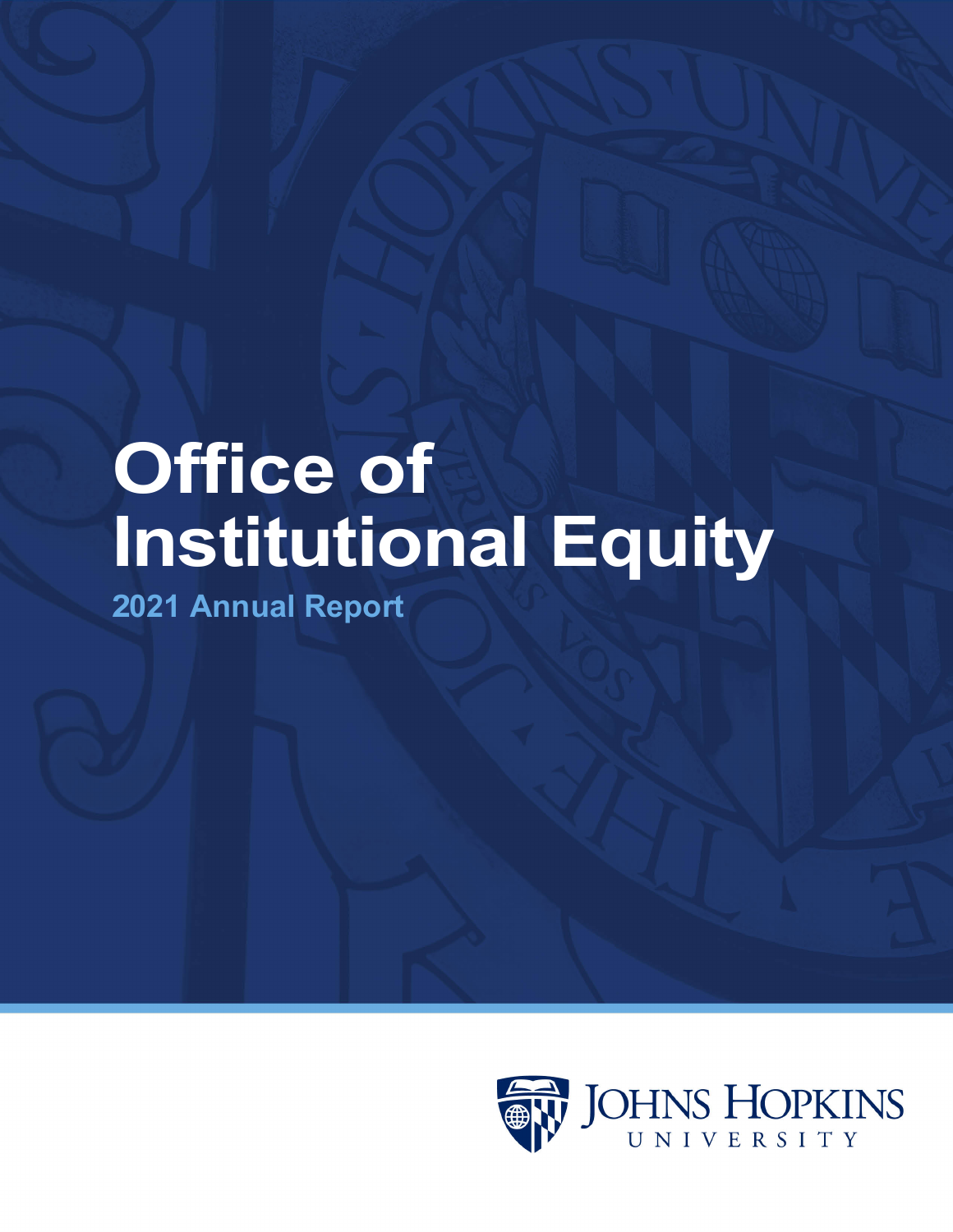

## **Table of Contents**

| T.   |  |
|------|--|
| Ш.   |  |
| Ш.   |  |
| IV.  |  |
| V.   |  |
|      |  |
|      |  |
|      |  |
|      |  |
|      |  |
|      |  |
|      |  |
| VI.  |  |
|      |  |
|      |  |
| VII. |  |
|      |  |
|      |  |
|      |  |
|      |  |
|      |  |
|      |  |
|      |  |
|      |  |
|      |  |
|      |  |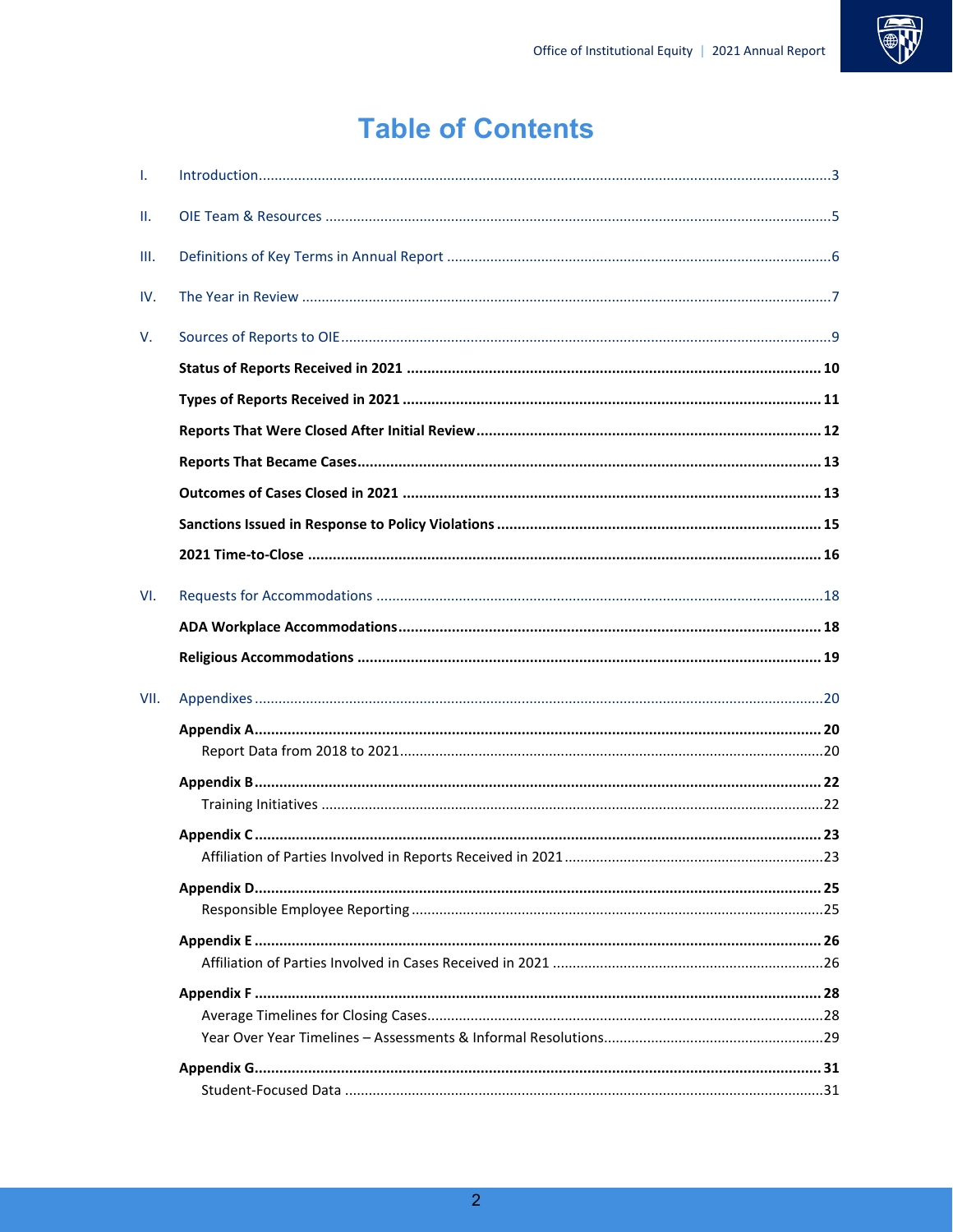

### <span id="page-2-0"></span>I. Introduction

Johns Hopkins University Community:

Thank you for your interest in the Office of Institutional Equity's 2021 annual report. We are pleased to provide this detailed insight into the work that we do on behalf of our community. The annual report illustrates our prevention efforts and our active commitment to fostering an environment that is safe, inclusive, and free from discrimination, harassment, and sexual misconduct.

The Office of Institutional Equity (OIE) had another busy year in 2021. We received 697 reports, an increase of over 17% from 2020 when we received 593 reports. You can read more about the types of complaints we received, the various resolutions implemented, and the time frames for investigations in later sections of this report.

As we prepared this report, I made the following observations regarding our 2021 case and accommodation request statistics:

- For the first time in several years of tracking this data, we received an equal number of allegations of sexual misconduct (41% of reports) and allegations of protected-class discrimination or harassment (40% of reports). In contrast, in 2020, protected-class allegations made up 52% of all reports.
- Complaints of disability discrimination rose slightly from 9% of the total reports in 2020 to 12% in 2021.

- Requests for disability-related workplace accommodations and religious accommodations saw a dramatic increase,<sup>[1](#page-2-1)</sup> attributable to the ongoing impact of the COVID-19 pandemic. Most accommodation requests were granted.
- Of the total reports received in OIE, 51% involved student complainants. 59% of reports



MESSAGE FROM: **Shanon Shumpert** *Vice Provost Institutional Equity*

<span id="page-2-1"></span><sup>1</sup> Requests for disability-related workplace accommodations rose from 337 in 2020 to 417 in 2021. Requests for religious accommodations increased from 275 in 2020 to 1,011 in 2021.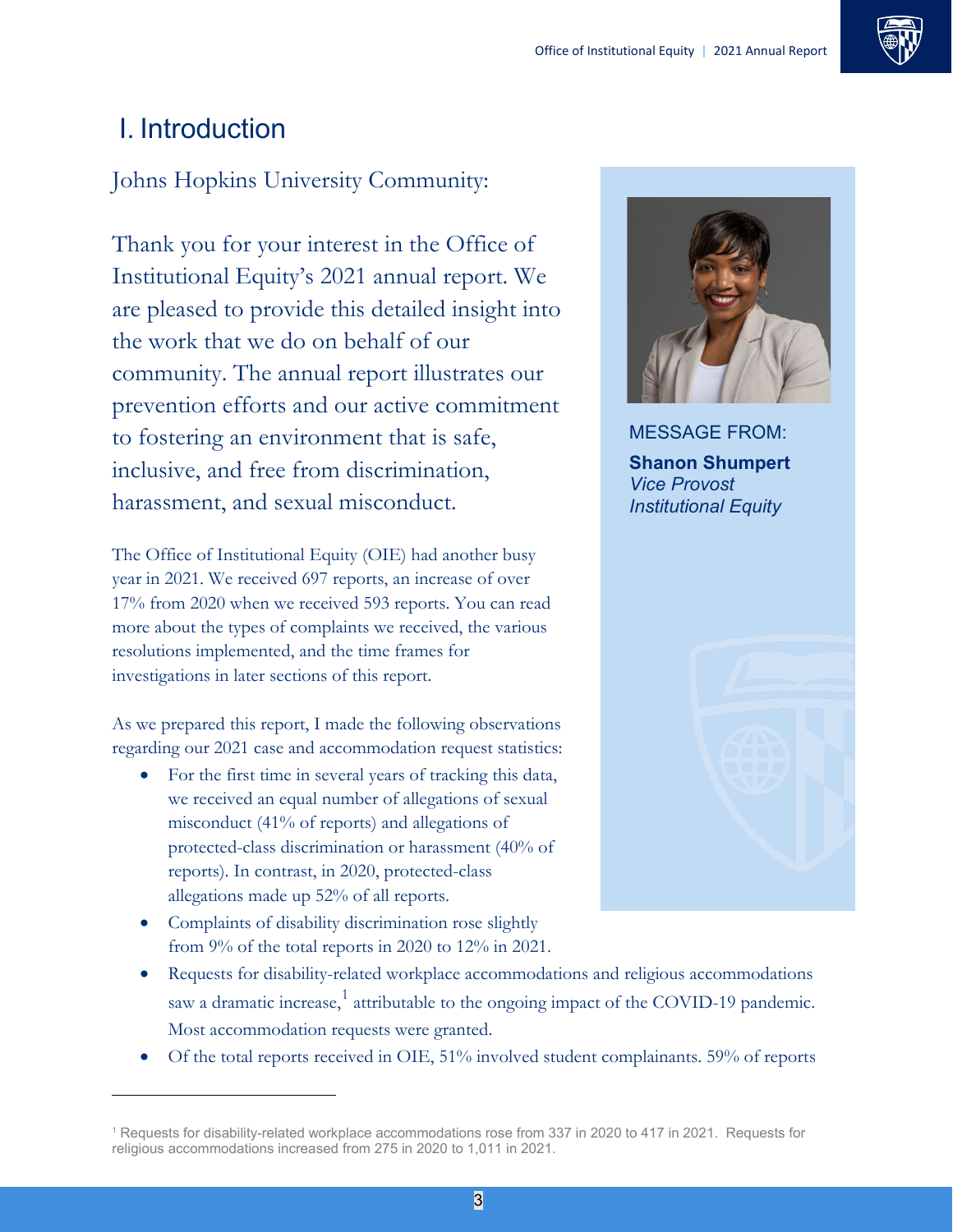

involving student complainants involved allegations of sexual misconduct.

• While reports come to OIE from several sources, the greatest number of reports in 2021 (50%) originated from responsible employees.

Some other highlights from 2021 include our ongoing commitment to hearing from our students and student-serving organizations. We want to increase awareness of our services and resources. In direct response to their feedback, this report includes a new section which focuses exclusively on student data, broken out from the overall data set. You can find this information in Appendix G.

It is also worthy to note that toward the end of 2021, as the challenges of the COVID-19 pandemic began to dissipate and more students returned to campus, complaints of sexual misconduct quickly increased. Student sexual misconduct cases are increasingly complex, and we are constantly adapting to the new and different challenges presented in this area.

Nevertheless, the OIE team remains dedicated to navigating these matters, and we have sustained the improvements made in recent years to our timelines for completing investigations under the Discrimination and Harassment Policy. The timelines for completion of investigations under the Sexual Misconduct Policy, however, rose slightly in [2](#page-3-0)021, compared to 2020.<sup>2</sup> Matters filed under this policy tend to be more complex, involve more parties, and may be subject to Title IX notice and due process requirements that can impact our timelines. Furthermore, these matters may also be subject to a resolution process that occurs outside of OIE. We will continue to look for opportunities to adjust our workflow in the interest of efficiency while maintaining quality.

Please visit our website, [oie.jhu.edu, f](http://oie.jhu.edu/)or more information about our office and our policies and procedures. If you have any questions about this annual report, please contact our office at [oie@jhu.edu.](mailto:oie@jhu.edu)

<span id="page-3-0"></span> $2$  In 2020, the average number of days to completion was 165; in 2021, this figure rose to 180 days.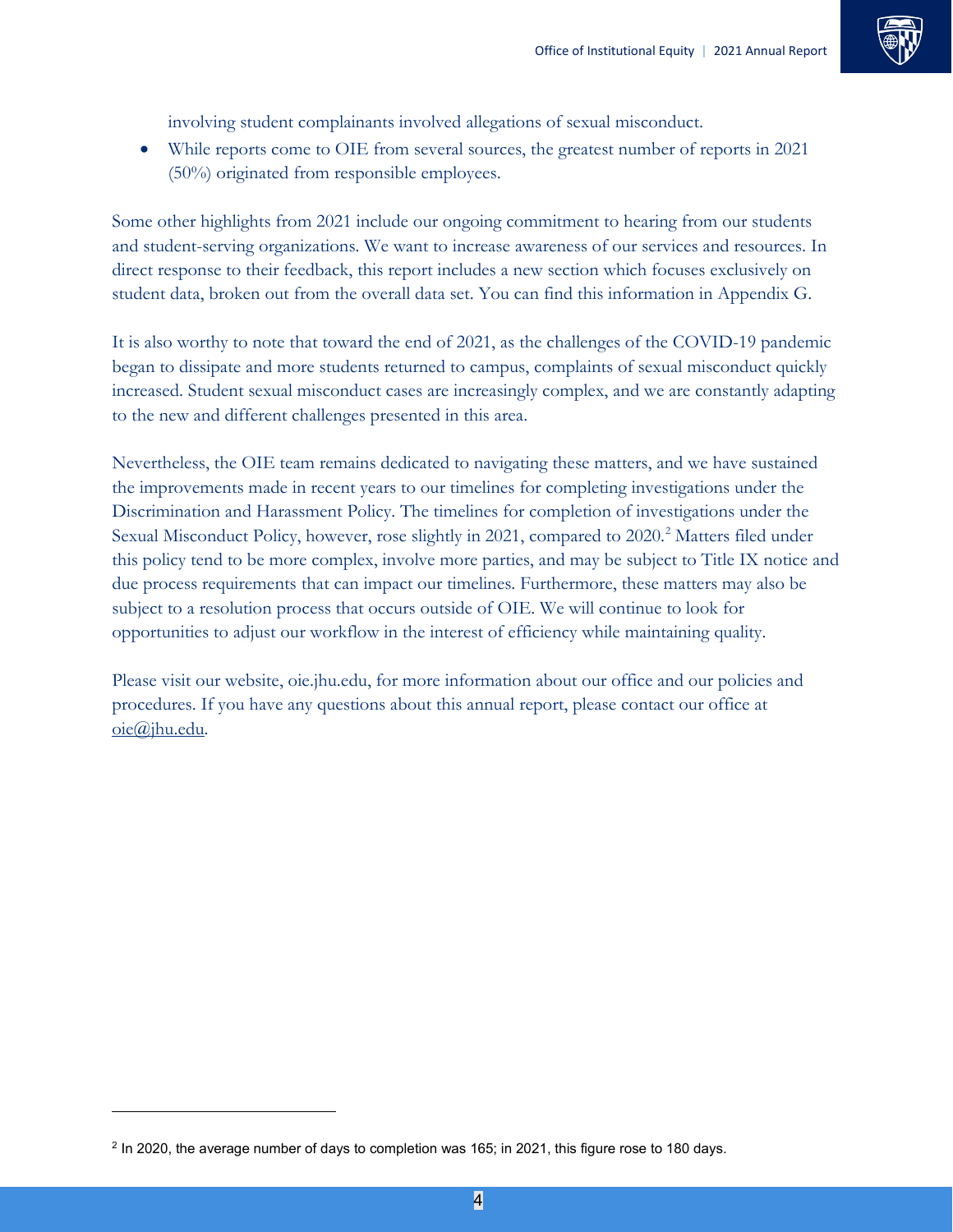

### <span id="page-4-0"></span>II. OIE Team & Resources

We have 15 full-time employees on the OIE team. In addition to the vice provost and the assistant vice provost/Title IX coordinator, we have two senior equity compliance investigators, five equity compliance investigators, an ADA compliance officer, a director of case management, and five other key staff members who support the work of our office. Our investigators and our ADA compliance officer are attorneys, licensed to practice law in one or more states. For detailed information on our staff, including our biographies, please visit our website[: oie.jhu.edu/contact-us/oie-staff/index.html](https://oie.jhu.edu/contact-us/oie-staff/index.html)

OIE's work is also supported by a community of university partners that provide resources and support to students, faculty, and staff who have concerns about sexual misconduct, discrimination, harassment, and retaliation. Our director of case management plays a key role in connecting individuals who come to OIE with supportive resources. Some of these resources are listed below:<sup>[3](#page-4-1)</sup>

#### **JHU Student Health and Wellness Center** 410-516-8270

#### [studentaffairs.jhu.edu/student-health](https://studentaffairs.jhu.edu/student-health/)

Provides high-quality, confidential health care to Homewood and Peabody students

#### **JHU Sexual Assault Hotline**

410-516-7333 Provides confidential assistance to students affected by sexual assault, relationship violence, and/or stalking

#### **JHU Counseling Center**

410-516-8278 Provides emotional support and assistance for mental health needs for Homewood and Peabody students

#### **mySupport**

 $\ddot{ }$ 

#### 443-997-7000

[hr.jhu.edu/benefits-worklife/support-programs/](https://hr.jhu.edu/benefits-worklife/support-programs/) Provides professional, confidential, short-term counseling to faculty, staff, and their immediate family members

#### **University Health Services (UHS)** 410-955-3250

#### [hopkinsmedicine.org/uhs](https://www.hopkinsmedicine.org/uhs)

Provides medical, mental health, and wellness services to students, residents, fellows, trainees, and their immediate family members on the Johns Hopkins East Baltimore campus

#### **Speak2Us/Ethics & Compliance Hotline** <http://johnshopkinsspeak2us.com/>

1-844-SPEAK2US (1-844-773-2528) 24/7 hotline to report concerns about unethical or illegal acts that are detrimental to JHU and harmful to patients, students, faculty, staff, and visitors

#### **Campus Safety & Security**

410-516-4600 (Campus Security) 410-516-7777 (Campus Police) [security.jhu.edu](https://security.jhu.edu/) On-campus safety alerts and other safety concerns

#### **Student Assistance Program (JHSAP)** 443-287-7000

#### [jhsap.org](https://jhsap.org/)

Provides support to graduate students by helping to manage life challenges and enhance emotional well-being

#### **Accommodation Requests, Student Disability Services:** [oie.jhu.edu/ada-compliance/request](https://oie.jhu.edu/ada-compliance/request-accommodations/)[accommodations/](https://oie.jhu.edu/ada-compliance/request-accommodations/)

**Employee Accommodations:** [oie.jhu.edu/ada-compliance/request](https://oie.jhu.edu/ada-compliance/request-accommodations-employees/)[accommodations-employees/](https://oie.jhu.edu/ada-compliance/request-accommodations-employees/)

**Religious Accommodations:** [oie.jhu.edu/religious-accommodations/](https://oie.jhu.edu/religious-accommodations/)

<span id="page-4-1"></span><sup>3</sup> For additional confidential resources—both on and off campus—visit OIE's website: https://sexualmisconduct.jhu.edu/policies-laws/Confidential-Resources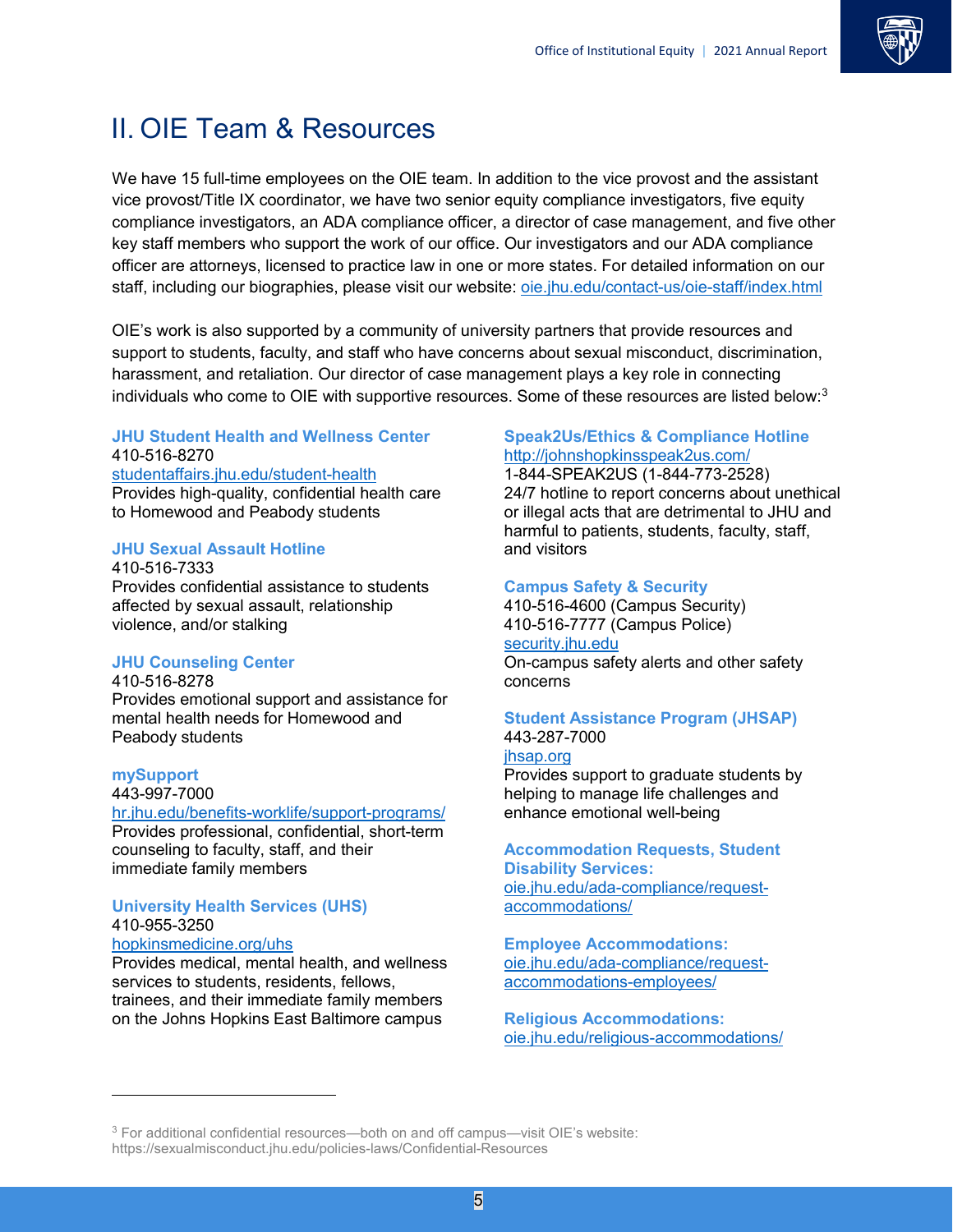

### <span id="page-5-0"></span>III. Definitions of Key Terms in Annual Report

Please refer to the definitions below to help you understand how we are using the terms in this document[4:](#page-5-1)

**Complainant:** The alleged victim of sexual misconduct or other protected-class discrimination and harassment, whether reported by the alleged victim or by a third party.

**Respondent:** The party about whom a report was made. This refers to the person alleged to have engaged in sexual misconduct or other protected-class discrimination and harassment.

**Report:** Includes all instances where concerns or information are presented to OIE for the purpose of review and follow-up. Reports include allegations of sexual misconduct and/or protected-classbased discrimination and harassment. Reports also include instances where no sexual misconduct or protected-class-based conduct is alleged, in which case OIE routes the report to the appropriate office or individual for proper handling. OIE counts reports based on the number of individual outcomes that could result. For example, if Person A simultaneously makes allegations against both Person B and Person C, this would be considered two reports, as there will be an outcome for Person A's allegations against Person B and a separate outcome for Person A's allegations against Person C.

**Case:** A report becomes a case only after it is determined that (1) OIE has authority over the subject matter of the report and the respondent; (2) the complainant is engaged and requests an OIE response, or the information in the report indicates that an OIE response is needed even without a complainant's engagement and participation; and (3) OIE has or is able to gather sufficient additional information to further address the concern via OIE procedures. A case may be resolved in the assessment phase, by informal resolution, or by formal investigation, as described further below.

**Sexual Misconduct:** This term includes sexual harassment, sexual assault, relationship violence, and stalking. In addition, effective Aug. 14, 2020, "sexual misconduct" was broadened to include sex/gender-based harassment (in addition to sexual harassment).

**Protected-Class Discrimination and Harassment:** This term includes discrimination and/or harassment in any university program or activity that is related to a person's age, color, disability, ethnicity, gender identity or expression, pregnancy, immigration status, marital status, military status, national origin, race, religion, sex, sexual orientation, veteran status, or other legally protected characteristic.<sup>[5](#page-5-2)</sup>

**Assessment:** OIE conducts an assessment of each case to determine the appropriate next steps. Some cases are closed in the assessment phase if they do not meet the criteria for a formal OIE investigation and/or if an informal resolution is not appropriate.

<span id="page-5-1"></span><sup>&</sup>lt;sup>4</sup> For a visual diagram of this information, please refer to page 10 of this annual report.

<span id="page-5-2"></span><sup>5</sup> Until Aug. 14, 2020, this term also included nonsexual gender and sex/gender-based harassment, but such harassment is now considered "sexual misconduct." Sex/gender-based discrimination (also known as disparate treatment) continues to be considered protected-class discrimination.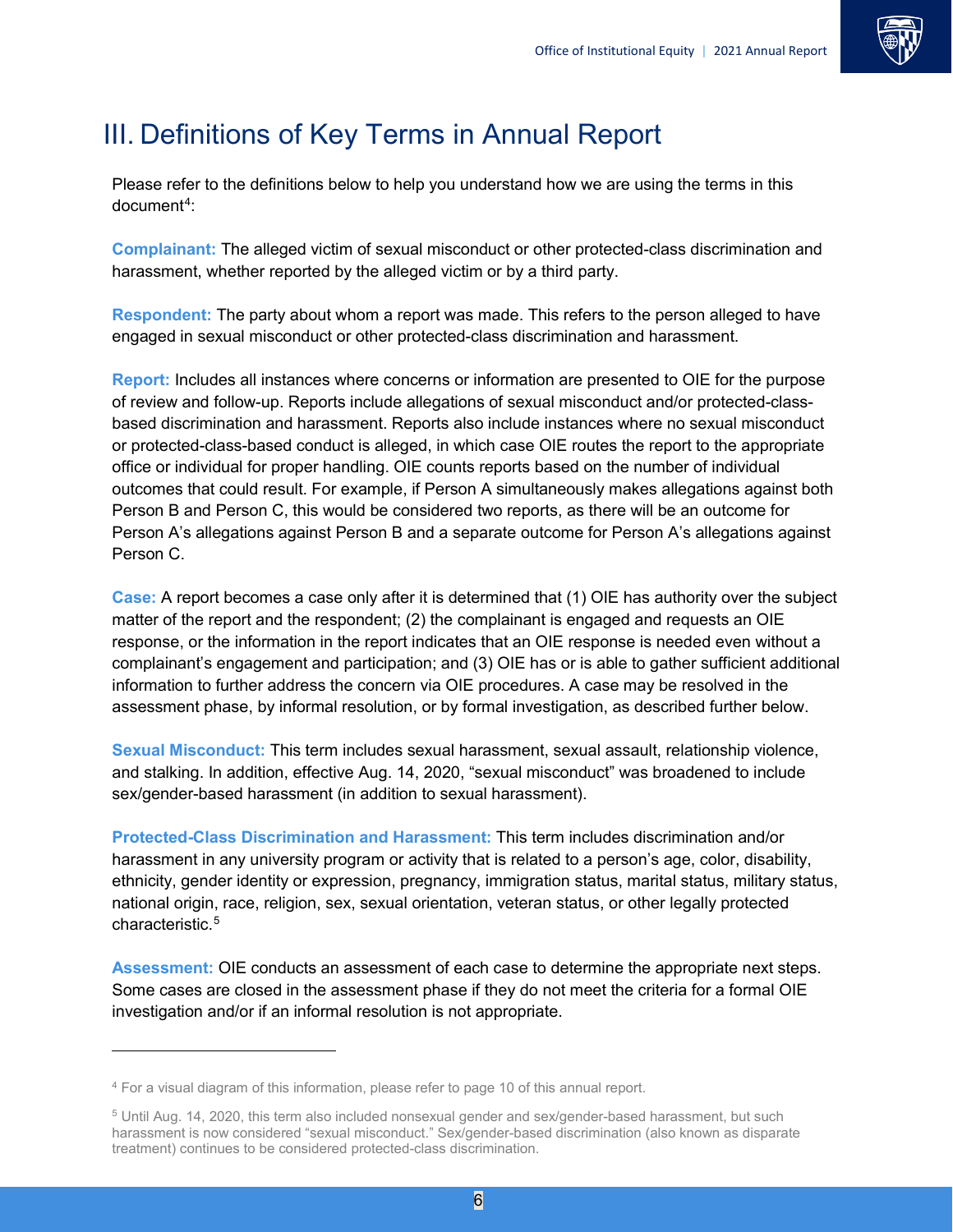

**Informal Resolution:** If the complainant and respondent agree, certain cases may be resolved informally with OIE's approval. Cases involving allegations of sexual assault are generally not suitable for informal resolution.

**Formal Investigation:** A case will typically proceed to a formal investigation when (1) it could constitute a violation of a policy under OIE authority; (2) a complainant is engaged and wishes to proceed with formal investigation (or, in rare cases, when OIE has a responsibility to take further action even without the complainant's agreement); and (3) OIE has or can obtain sufficient information to proceed with an investigation. The investigation will determine whether there has been a violation of policy.

**Responsible Employee:** A "responsible employee" is an employee of the university who is required to inform OIE if they become aware of information or allegations about sexual misconduct, protected-class discrimination or harassment, or retaliation. "Responsible employees" include faculty, coaches, resident advisers, human resources personnel, all supervisory employees, and others designated by university policy.

**Confidential Resource:** A confidential resource is a formal university designation given to certain university employees/departments exempt from any responsible employee obligations under OIE's policies. Confidential resources do not have to report discrimination, harassment, or retaliation to the university. Confidential resources include mental health providers and staff, health care providers and staff, pastoral counselors and staff, and any other persons who have a legal obligation to protect confidentiality when acting in a professional capacity unless there is an imminent threat to health or safety, or other basis for disclosure pursuant to law. Confidential resources designated by the university include providers and staff at the Johns Hopkins Counseling Center, the Johns Hopkins Student Assistance Program, the Faculty and Staff Assistance Program, University Mental Health Services, student health centers operated by the university, the associate director of student wellbeing, the gender violence prevention and education specialist, as well as chaplains and staff at the Bunting Meyerhoff Interfaith and Community Service Center. Confidential resources always serve in that role regardless of setting or specific activity.

### <span id="page-6-0"></span>IV. The Year in Review

 $\ddot{ }$ 

The Johns Hopkins University Office of Institutional Equity is the university's central resource for addressing complaints of discrimination, harassment, and sexual misconduct. In addition, the Office of Institutional Equity (OIE) is responsible for managing staff and faculty requests for disabilityrelated accommodations $<sup>6</sup>$  $<sup>6</sup>$  $<sup>6</sup>$  and all requests for religious accommodations from students, staff, and</sup> faculty.

OIE received 697 reports in 2021. While this reflects an increase in reporting compared to 2020 (593 reports), it is still far fewer reports than were received in 2019 (924 reports). We believe these trends in reporting can be attributed to the COVID-19 pandemic. The year 2019 was the last full calendar year that was unaffected by the pandemic. In 2020, most Johns Hopkins University community members learned and worked remotely for much of the year, contributing to the notable decrease in

<span id="page-6-1"></span><sup>&</sup>lt;sup>6</sup> Student requests for disability-related accommodations are handled by Student Disability Services.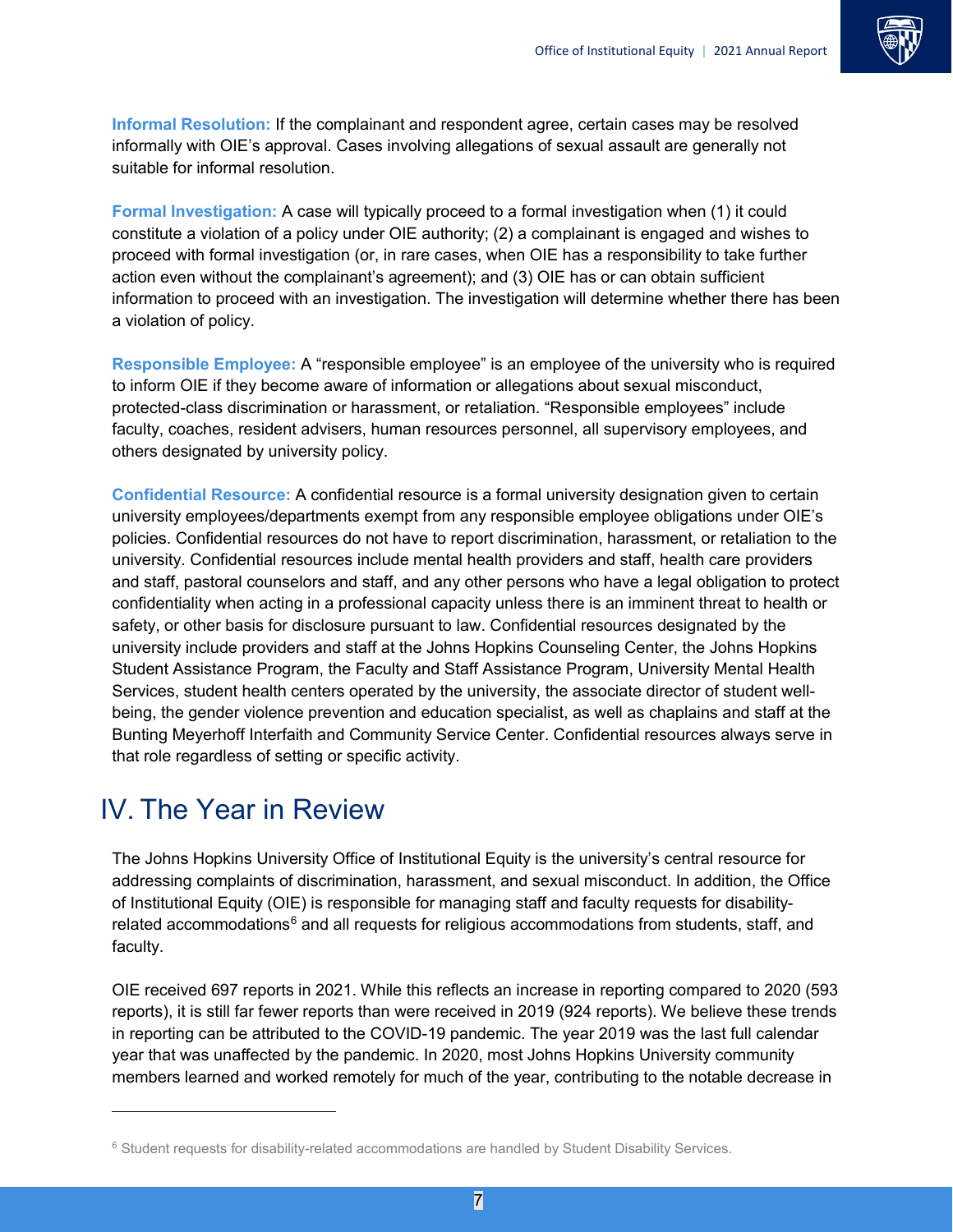

reporting. Because 2021 saw a greater number of students and employees on campus—particularly in the fall —a corresponding increase in reporting was not surprising. For example, OIE received 286 reports from September to December 2021, with 150 (52%) coming from students, while during the same period in 2020, OIE received only 142 reports, with 55 of them (39%) coming from students.<sup>7</sup>

Of the 697 reports received in 2021, 287 (41%) alleged sexual misconduct, 280 (40%) alleged protected-class discrimination or harassment, and 50 (7%) alleged *both* sexual misconduct and protected-class discrimination/harassment. The remaining 80 (12%) did not allege discrimination, harassment, or sexual misconduct; these reports were promptly routed to other offices.

Approximately half of the 697 reports received in 2021 involved student complainants 358 (51%). Of these, 212 (59%) included allegations of sexual misconduct, 122 (34%) raised allegations of protected-class discrimination or harassment, and 24 (7%) did not allege sexual misconduct, discrimination, or harassment and were thus directed to the appropriate office. In response to requests from students and student-serving organizations and offices, we have included a new appendix that focuses exclusively on student data. *See Appendix G.*

In addition to the above reports, OIE received 417 requests for disability-related workplace accommodations in 2021. This number represents a 24% increase over 2020, when we received 337 requests, and it represents a 65% increase over 2019, when we received 252 requests for ADA workplace accommodations. The increase continues a clear trend of more faculty and staff seeking accommodations through OIE. This substantial growth reflects OIE's reasonable accommodation process becoming a chief component of the university's Return to Campus and operations planning since the COVID-19 pandemic, which has led to divisions referring faculty/staff with disabilities or certain medical conditions to OIE in record numbers.

While the increase in accommodation requests is attributable to the COVID-19 pandemic, we expect to continue to see more requests moving forward. University communications throughout the pandemic have referred faculty/staff to OIE to discuss their individual circumstances and seek workplace accommodations, a practice that has led to greater visibility and general awareness of our process. In particular, we expect to see more requests for remote or hybrid work. In fact, such requests now account for 55% (229 out of 417) of all requests for accommodation, and people are seeking such flexibility for a variety of disability-related reasons, such as to help manage a chronic medical condition or while recovering from a temporary mobility impairment.

OIE also sustained a dramatic increase in requests for religious accommodations in 2021, growing from 275 requests (2020) to 1,011 requests (2021)<sup>8</sup>. This increase stems almost entirely from the COVID-19 and influenza vaccination requirements implemented in the spring and fall. Of the 1,011 requests for religious accommodations OIE received in 2021, 990 (98%) were requests for exceptions to vaccine requirements. Despite the rapid increase in accommodation requests received over the past two years, the number of OIE staff assigned to work on requests for accommodations has remained the same since 2019.

<span id="page-7-0"></span><sup>&</sup>lt;sup>7</sup> See Appendix A for more data comparing the types of reports received by OIE from 2018 to 2021, including trends in 2020–21 that are likely tied to the impact of the COVID-19 pandemic.

<span id="page-7-1"></span><sup>8</sup> There were only 44 requests for religious accommodations in 2019.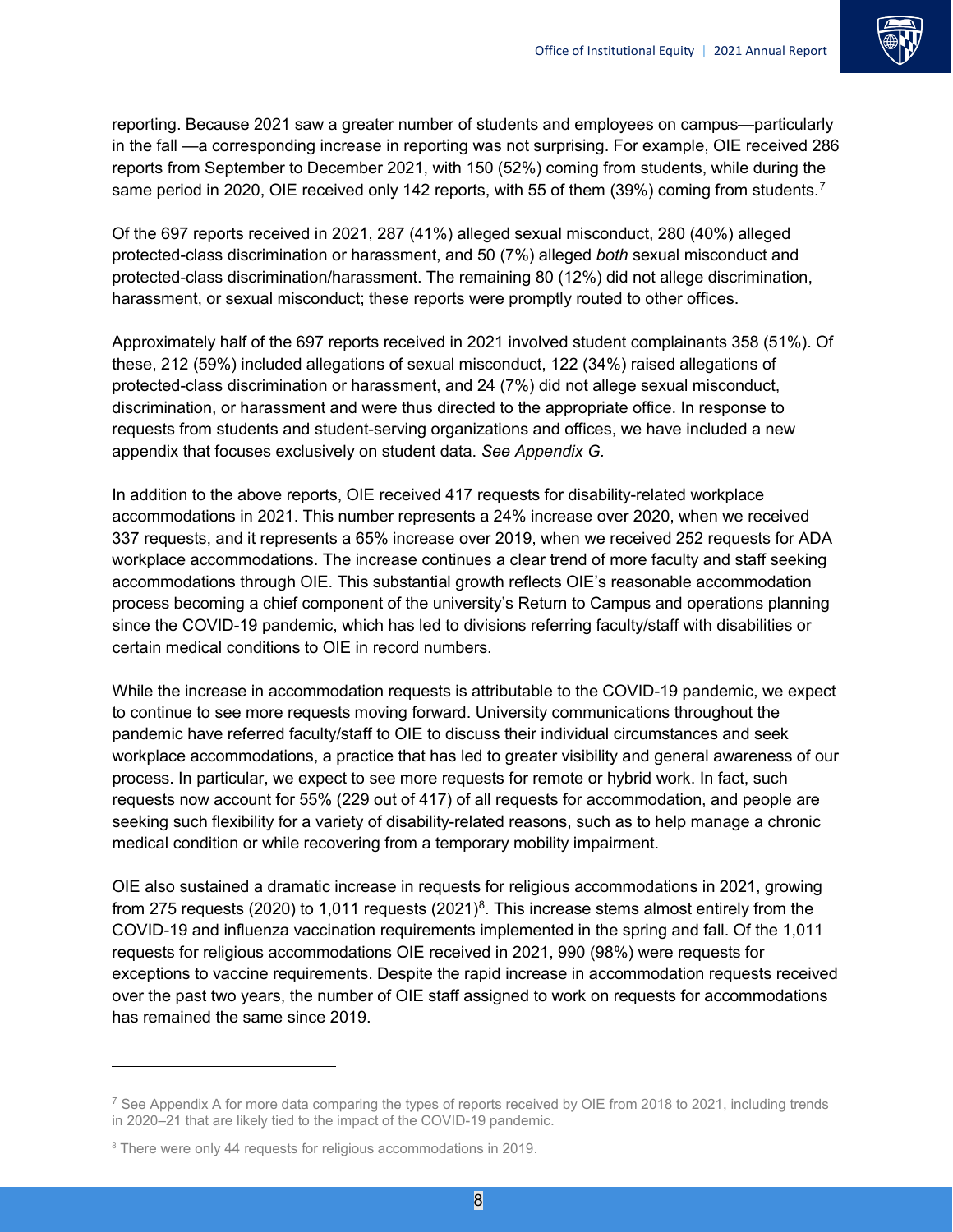

This information is discussed in greater detail below.

### <span id="page-8-0"></span>V. Sources of Reports to OIE

Reports to OIE came in from a variety of sources, including, but not limited to, complainants, responsible employees, and witnesses or bystanders who came forward to report concerns that they observed. As in 2020, most reports we received in 2021 came from "responsible employees" rather than directly from a complainant. $9$  Responsible employees include faculty, coaches, resident advisers, human resources personnel, supervisory employees, and others designated by university policy.[10](#page-8-2) Notably, 349 of 697 (50%) reports received came from a responsible employee. Of those 349 responsible employee reports, 189 (54%) involved a student complainant.

Once a report is received from a responsible employee, an OIE representative follows up with the complainant to discuss the concern. In 2021, 38 (11%) complainants who received this outreach from OIE declined to move forward with the OIE process—in fact, some chose not to respond at all to the outreach, perhaps because they did not intend for, or expect, OIE to become involved. On the other hand, 106 (30%) reports received from responsible employees in 2020 became OIE cases and were subject to additional action by OIE.<sup>[11](#page-8-3)</sup>

<span id="page-8-1"></span><sup>9</sup> In 2020, of the 593 reports received, 54% (323) originated from responsible employees.

<span id="page-8-2"></span><sup>10</sup> Se[e https://sexualassault.jhu.edu/policies-laws/](https://sexualmisconduct.jhu.edu/policies-laws/) for more information about responsible employees at JHU.

<span id="page-8-3"></span><sup>&</sup>lt;sup>11</sup> See Appendix D for the disposition of all responsible employee reports in 2021.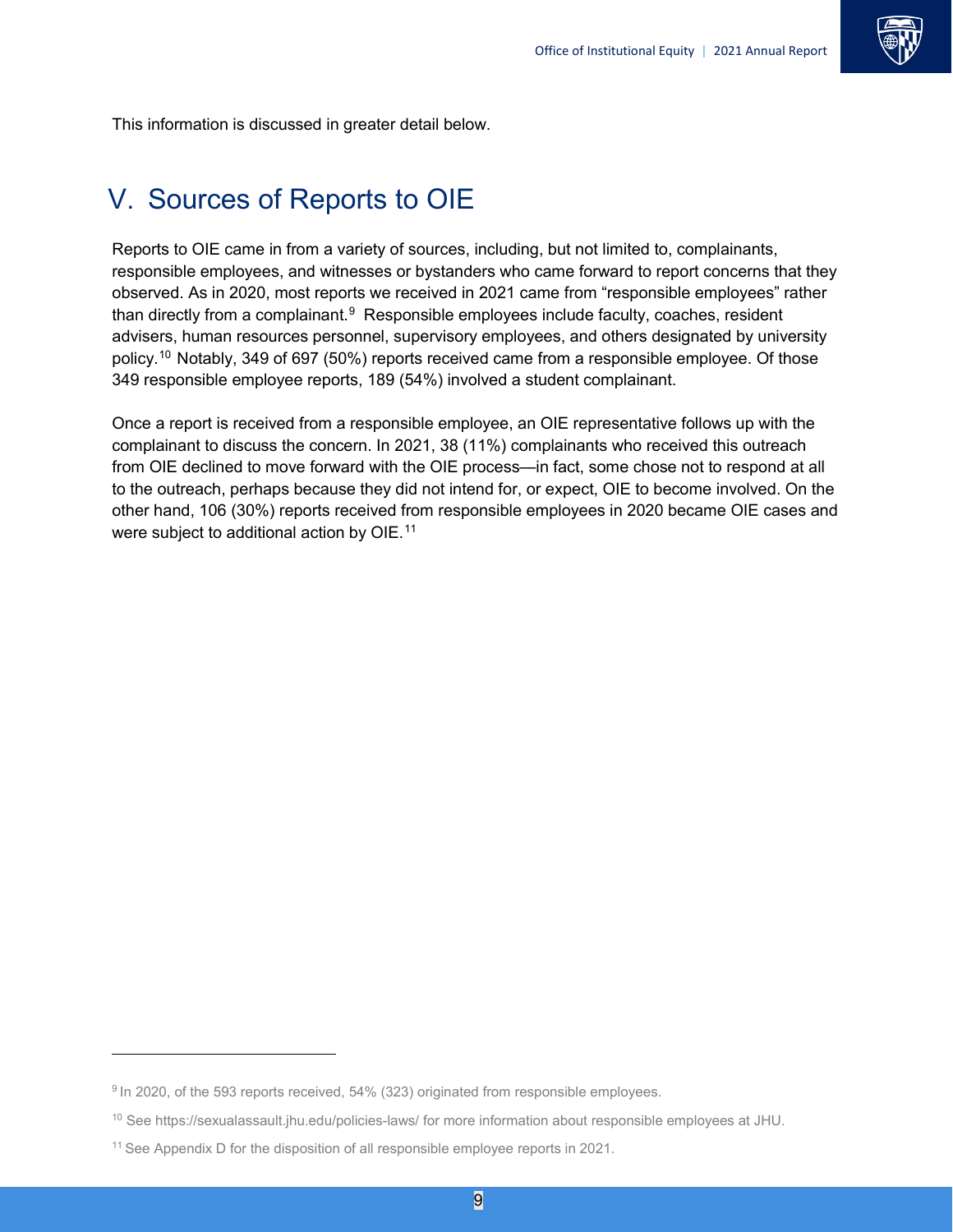When OIE receives a report of sexual misconduct and/or protected-class discrimination or harassment from complainants or third parties, it reaches out, as it does following such reports from responsible employees, to the person(s) alleged to have experienced the misconduct. We provide information about the complaint process, obtain additional details, offer resources and support,<sup>[12](#page-9-1)</sup> and discuss the options that are available under the circumstances. In addition, we discuss any appropriate interim measures available to help individuals feel safe and supported while OIE conducts its review or investigation.

<span id="page-9-0"></span>

#### <span id="page-9-1"></span>10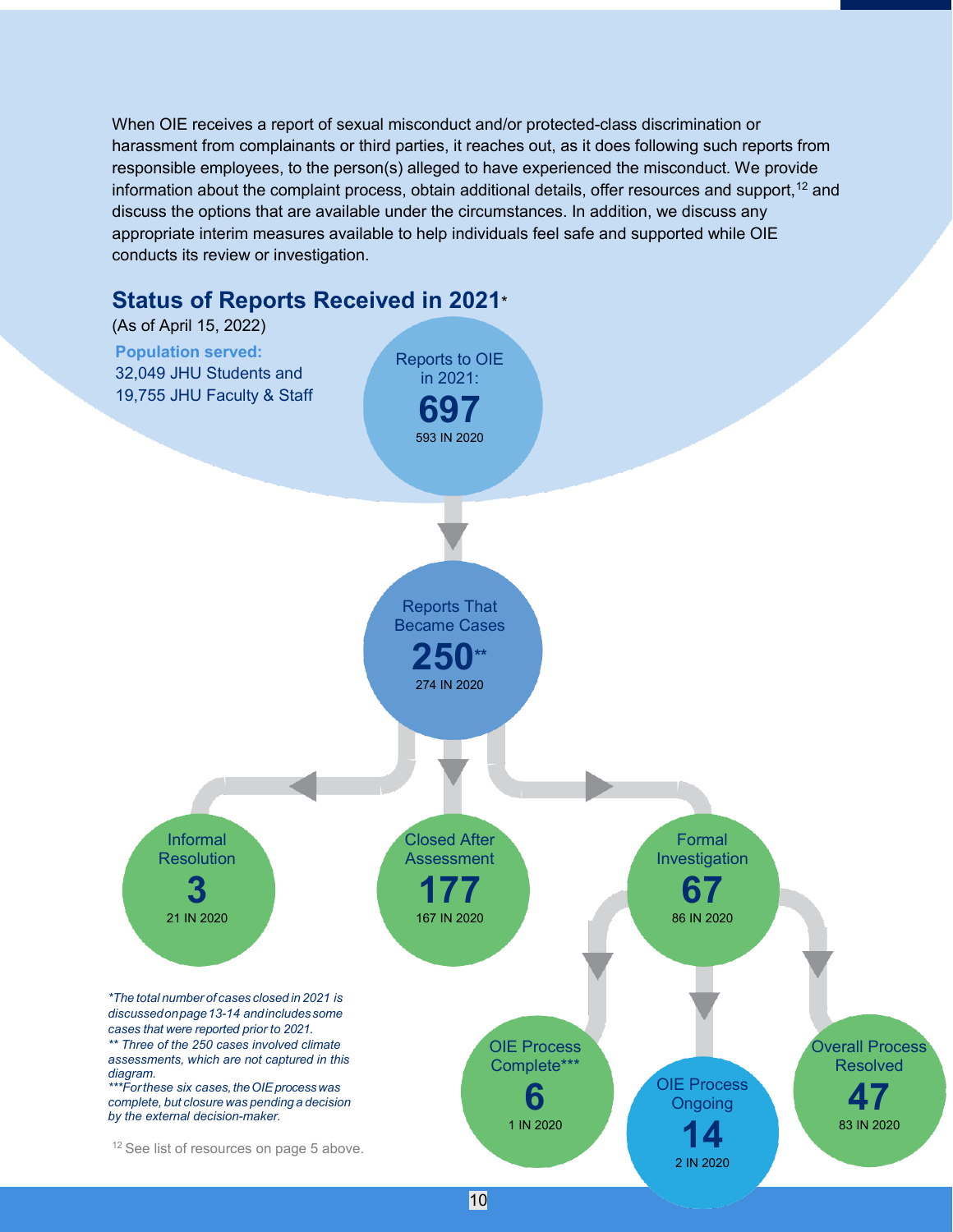

### **Types of Reports Received in 2021**

<span id="page-10-0"></span>Of the 280 reports of protected-class discrimination/harassment received in 2021, 31% involved race, followed by 26% based on multiple protected classes as illustrated in Table A. Notably, 47 of the 72 reports involving multiple protected classes included race, meaning that 48% of the 280 discrimination and harassment reports involved race-based allegations. This prevalence of racebased reporting, which was also reflected in the 2020 Annual Report, aligns with the continued prevalence of race-related incidents and concerns both locally and nationally.

| Race                                           | 86             | 31%  |  |  |  |
|------------------------------------------------|----------------|------|--|--|--|
| <b>Multiple Protected Classes</b>              | 72             | 26%  |  |  |  |
| <b>Disability</b>                              | 34             | 12%  |  |  |  |
| <b>National Origin</b>                         | 24             | 9%   |  |  |  |
| <b>Gender/Sex-Based Discrimination</b>         | 20             | 7%   |  |  |  |
| <b>Religion</b>                                | 19             | 7%   |  |  |  |
| Retaliation                                    | 9              | 3%   |  |  |  |
| Age                                            | 7              | 3%   |  |  |  |
| Color                                          | 2              | 0.7% |  |  |  |
| <b>Sexual Orientation-Based Discrimination</b> | 2              | 0.7  |  |  |  |
| Pregnancy                                      | $\overline{2}$ | 0.7% |  |  |  |
| <b>Ethnicity</b>                               | 1              | 0.4% |  |  |  |
| <b>Immigration Status</b>                      | 1              | 0.4% |  |  |  |
| <b>Veteran Status</b>                          | 1              | 0.4% |  |  |  |
| Total                                          | 280            | 100% |  |  |  |

**Table A – Categories of Discrimination/Harassment Reports**

As illustrated below in Table B, of the 337 reports of sexual misconduct, the two most common reports were of sexual harassment (37%, 124 reports) and sexual assault (19%, 64 reports). The next largest category of reports involved both sexual misconduct and protected-class discrimination/harassment (15%, 50 reports).<sup>[13](#page-10-1)</sup> Notably, 20 of these 50 reports involved allegations of race-based discrimination or harassment.

**Table B – Categories of Sexual Misconduct Reports**

| <b>Sexual Harassment</b>                           | 124 | 37%  |
|----------------------------------------------------|-----|------|
| <b>Sexual Assault</b>                              | 64  | 19%  |
| <b>Sexual Misconduct and Other Protected Class</b> | 50  | 15%  |
| <b>Stalking</b>                                    | 29  | 9%   |
| <b>Multiple Forms of Sexual Misconduct</b>         | 24  | 7%   |
| <b>Domestic Violence/Dating Violence</b>           | 22  | 7%   |
| <b>Sex-Based Harassment</b>                        | 13  | 4%   |
| Retaliation                                        | 7   | 2%   |
| <b>Non-Specific Sexual Misconduct</b>              | 4   | 1%   |
| Total                                              | 337 | 100% |

<span id="page-10-1"></span><sup>&</sup>lt;sup>13</sup> Sexual harassment was also the largest category in 2020 (39%), while sexual assault (14%) and stalking (14%) tied for the second largest category.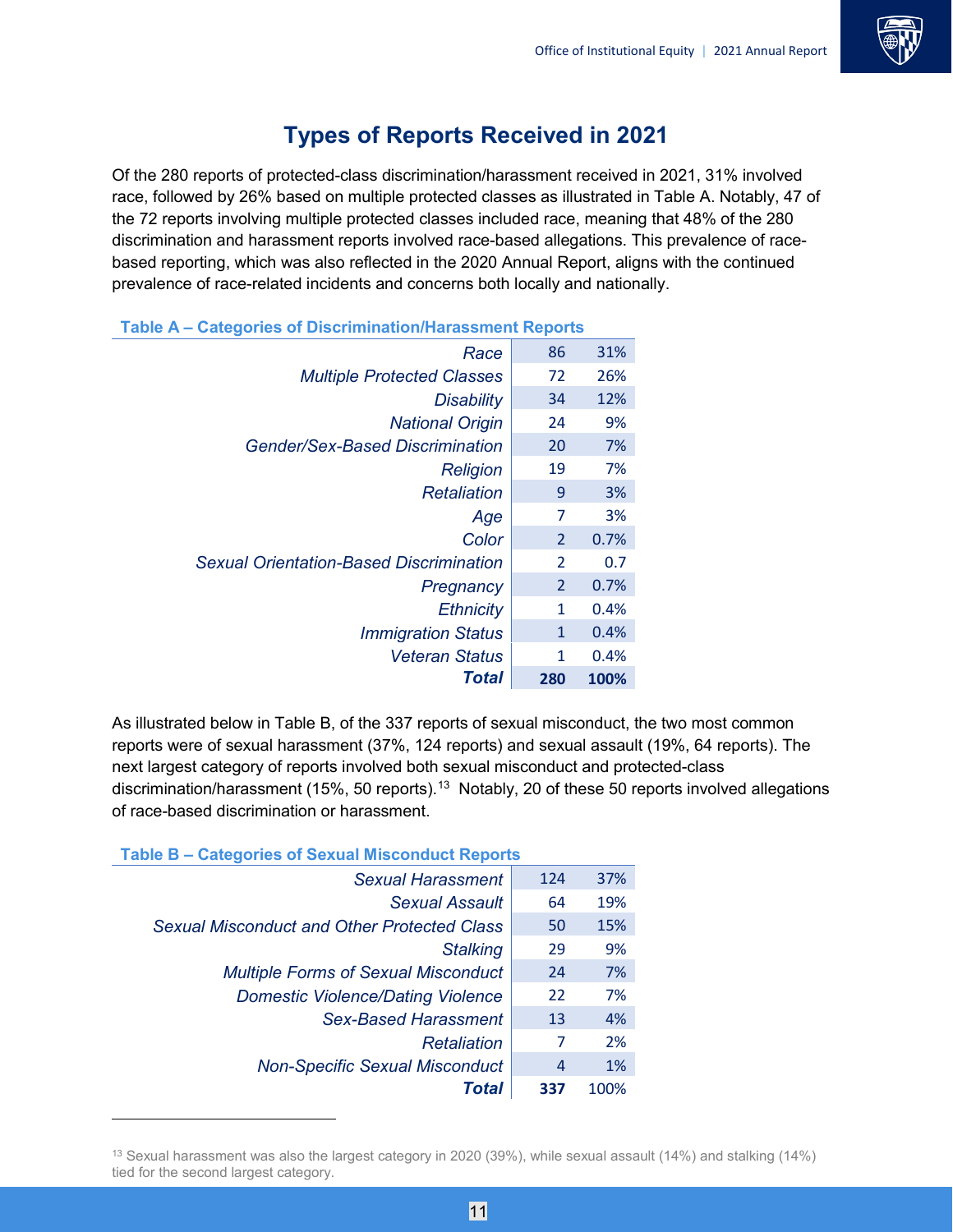

In 2021, the university continued several sexual misconduct prevention initiatives that had been underway in 2020. The university moved forward with the expansion of peer-to-peer bystander intervention training (BIT) for graduate students, piloting the BIT program at various divisions to further hone the content. In addition, the Center for Health Education and Well-Being (CHEW) created and filled a new university-wide gender violence focused position, Associate Director of Student Well-Being, Gender Violence Prevention, and plans to hire a new Gender Violence Prevention coordinator. The university also launched an [Affirmative Consent campaign](https://studentaffairs.jhu.edu/chew/gender-violence-prevention/consent/) and conducted the 2021 Campus Climate Survey on Sexual Misconduct.

### **Reports That Were Closed After Initial Review**

<span id="page-11-0"></span>For a variety of reasons, some reports to OIE do not proceed beyond the initial review phase and are closed before becoming OIE cases.<sup>[14](#page-11-1)</sup> In order to proceed beyond the initial review phase, a report must meet the following criteria:

- The report must include allegations that, if found to be true, could violate an OIE policy (i.e., behavior based on a protected class or behavior that is sexual in nature);
- OIE must have access to sufficient information that would enable OIE to further address the concern via OIE procedures; and
- The complainant must be engaged and desire OIE action (in rare situations, OIE has a responsibility to investigate even without a complainant's agreement and participation).<sup>[15](#page-11-2)</sup>

If the report to OIE does not meet the above criteria, the report is closed before it becomes an OIE case. In most such cases, the report is referred to another JHU office or administrator for follow-up such as Human Resources or Student Conduct. OIE also helps to facilitate appropriate connections with supportive resources, such as the Counseling Center and MySupport.

Of the 697 reports received in 2021, 64% (447) were closed at initial review and did not become OIE cases. Table C illustrates the reasons that reports were closed before becoming cases in 2021.

| adio o – rodoro rodorod III zvz i Tilat Dia Not Doublilo Oddoj |     |      |
|----------------------------------------------------------------|-----|------|
| OIE referred the matter to another department                  | 178 | 40%  |
| OIE did not have enough information to move forward            | 137 | 31%  |
| Complainant did not want to move forward                       | 63  | 14%  |
| JHU had no authority over the respondent                       | 31  | 7%   |
| No protected class                                             | 25  | 6%   |
| <b>Other</b>                                                   | 8   | 2%   |
| Complainant did not engage                                     | 5   | 1%   |
| <b>Total Reports That Did Not Become Cases</b>                 | 447 | 100% |

#### **Table C – Reports Received in 2021 That Did Not Become Cases**

<span id="page-11-1"></span><sup>&</sup>lt;sup>14</sup> Even when a report does not proceed, we preserve the records associated with the report, just in case more information comes in later that enables us to proceed.

<span id="page-11-2"></span><sup>&</sup>lt;sup>15</sup> Under the current Sexual Misconduct Policy and Procedures, which went into effect on Aug. 14, 2020, and applies to reports of sexual misconduct alleged to have occurred on or after that date, there may be additional requirements based on Title IX regulations to commence an investigation of alleged Title IX sexual harassment.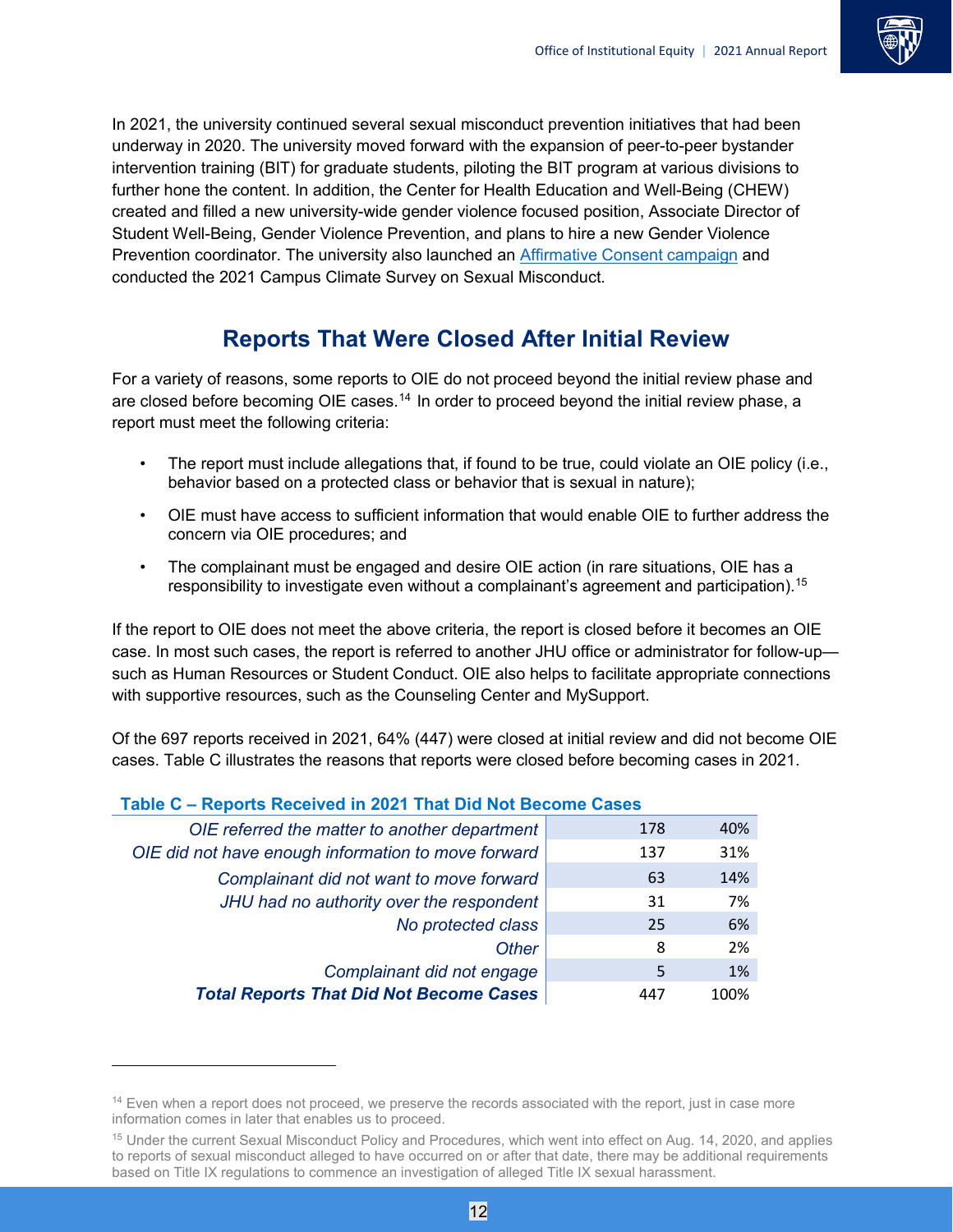

OIE's resolution of these 447 reports took an average of 12 days. This reflects increased efficiency in OIE's intake process, while being careful not to compromise the quality of our work; in 2020, it took OIE an average of 22 days to close the 317 reports that did not become cases.

#### **Reports That Became Cases**

<span id="page-12-0"></span>When a report meets our minimum criteria, as articulated above, it becomes an OIE case and is assessed for further action by appropriate OIE staff members. We make every attempt to identify the most efficient and appropriate means to resolve OIE cases. We also explore whether informal resolution is appropriate, or if we need to conduct a formal investigation where we interview parties and witnesses to obtain more information and evidence.

Of the 697 reports OIE received in 2021, 250 (36%) became OIE cases that were assessed, informally resolved, or formally investigated. Of those 250 cases, 110 (44%) were related to sexual misconduct, and 140 (56%) were related to protected-class discrimination and/or harassment. When compared to the 2020 case breakdown of 32% sexual misconduct cases and 68% discrimination/harassment cases, this reflects a significant change in the nature of OIE's work.

### **Outcomes of Cases Closed in 2021**

<span id="page-12-1"></span>During 2021, OIE closed 241 cases of sexual misconduct and protected-class discrimination or harassment following an assessment, an informal resolution, or a formal investigation. Of these, 37 cases were reported in 2020, but since they remained open for some portion of 2021, they are counted in 2021. There were 175 cases (73%) closed via assessment, 60 cases (25%) closed via formal investigation, and six cases (2%) closed via informal resolution.

As shown in Table D below, most OIE cases in 2021 did *not* result in a finding of discrimination, harassment, or sexual misconduct. It is important to note here that when OIE investigators uncover conduct that is inappropriate or unacceptable but does not violate JHU's sexual misconduct or discrimination and harassment policies, OIE informs the relevant university department or authority (such as Human Resources, Student Conduct, or a department official/dean) and recommends specific follow-up actions.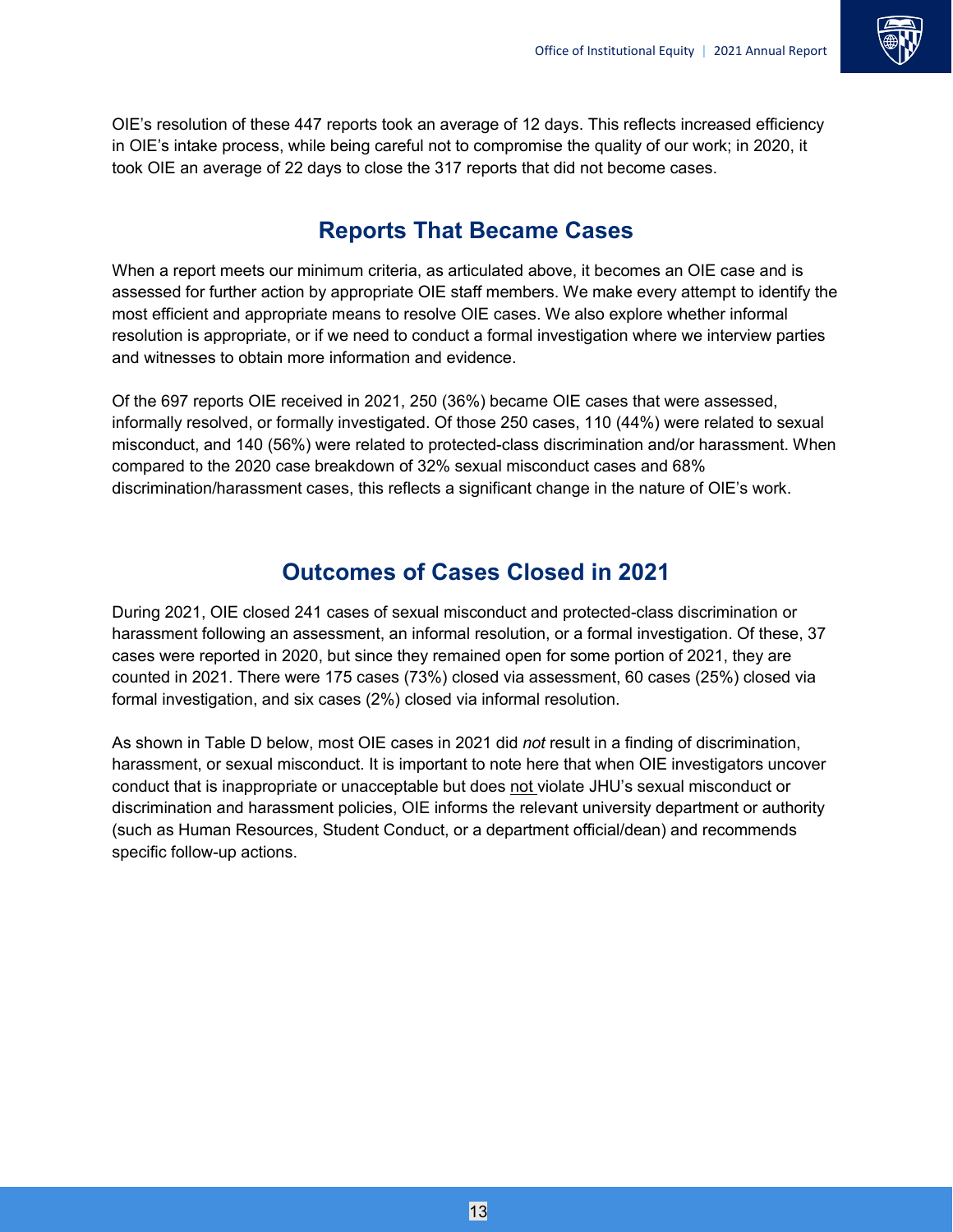

|                               | <b>Total Cases Closed</b><br>in 2021 | Number of Cases Closed<br>with OIE policy violation | <b>Number of Cases Closed</b><br>with OIE<br>recommendation <sup>16</sup> |
|-------------------------------|--------------------------------------|-----------------------------------------------------|---------------------------------------------------------------------------|
| Assessment                    | 175                                  | N/A                                                 | 69                                                                        |
| Informal<br><b>Resolution</b> | 6                                    | N/A                                                 | 3                                                                         |
| Investigation                 | 60                                   | 18                                                  | 31                                                                        |
| TOTAL                         | 241                                  | 18                                                  | 103                                                                       |

#### **Table D - Outcomes of Cases Closed in 2021**

In 121 of the 241 cases closed in 2021 (50%), OIE either made a policy finding or made one or more recommendations. OIE recommendations typically included addressing the problematic conduct under other applicable (HR, Student Conduct, or departmental) policies, mandating diversity or antidiscrimination training, making recommendations as to supervisory structure or management practices, and/or suggesting other forms of training or retraining, coaching, and counseling. OIE facilitated a one-on-one educational conversation with the respondent in 36 cases (15%) closed in 2021.

Of the 241 cases closed in 2020, 90 (37%) were related to sexual misconduct, and 151 (63%) were related to protected-class discrimination and harassment. The charts below provide a breakdown of the outcomes in the 90 sexual misconduct cases and the 151 protected-class discrimination and harassment cases.



<span id="page-13-0"></span><sup>&</sup>lt;sup>16</sup> While OIE did not find that Respondents violated OIE policies in these cases, OIE still made recommendations to address the problematic conduct.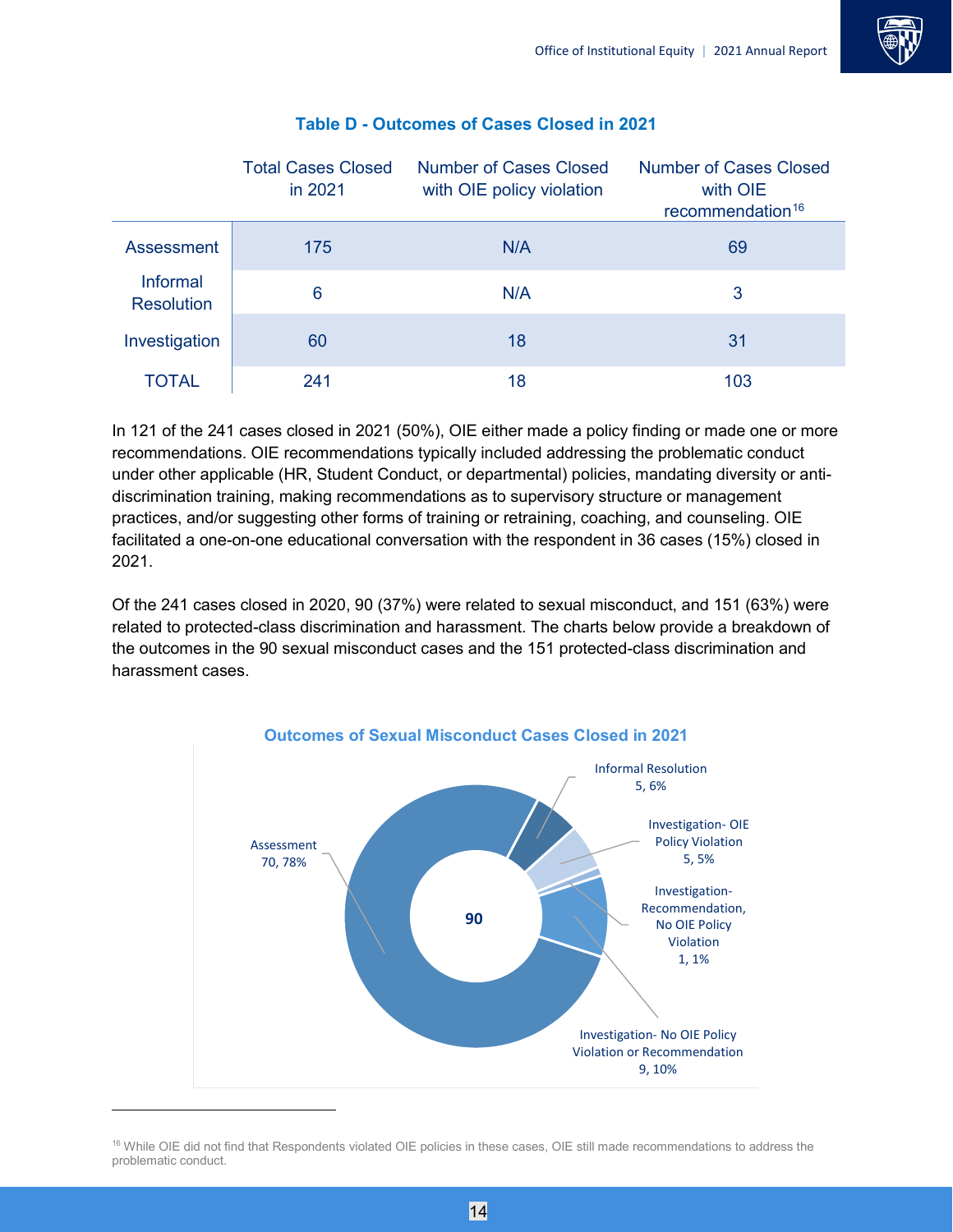



#### **Outcomes of Discrimination/Harassment Cases Closed in 2021**

#### **Sanctions Issued in Response to Policy Violations**

<span id="page-14-0"></span>In 2021, the following sanctions were applied in instances where the university made a finding that a policy violation occurred[:17](#page-14-1)

|                                                             | <b>2021 Sanctions for Policy Violations</b> |                                      |
|-------------------------------------------------------------|---------------------------------------------|--------------------------------------|
|                                                             | Suspension                                  | Formal reprimand or notation in file |
| Disciplinary counseling/probation<br>Deferred suspension    |                                             |                                      |
| Campus restriction/ban<br><b>Educational sanction</b>       |                                             |                                      |
| Mandated training/professional coaching<br>No contact order |                                             |                                      |
| <b>Counseling referral</b>                                  |                                             |                                      |

The above list does not include sanctions against respondents who were not affiliated with JHU. For instance, in CY2021 OIE additionally was involved in the issuance of access restrictions, reassignment, or removal of seven nonaffiliates who were reported for engaging in sexual misconduct that impacted the university community. The above list likewise does not include sanctions (some very serious) that resulted from concerning information discovered during an OIE process but that did not constitute a violation of *OIE* policy.

<span id="page-14-1"></span><sup>&</sup>lt;sup>17</sup> Individuals may receive multiple sanctions. An individual accused by multiple complainants is considered to have one OIE case for each complainant and receives sanctions as the result of each case, some of which may be duplicative.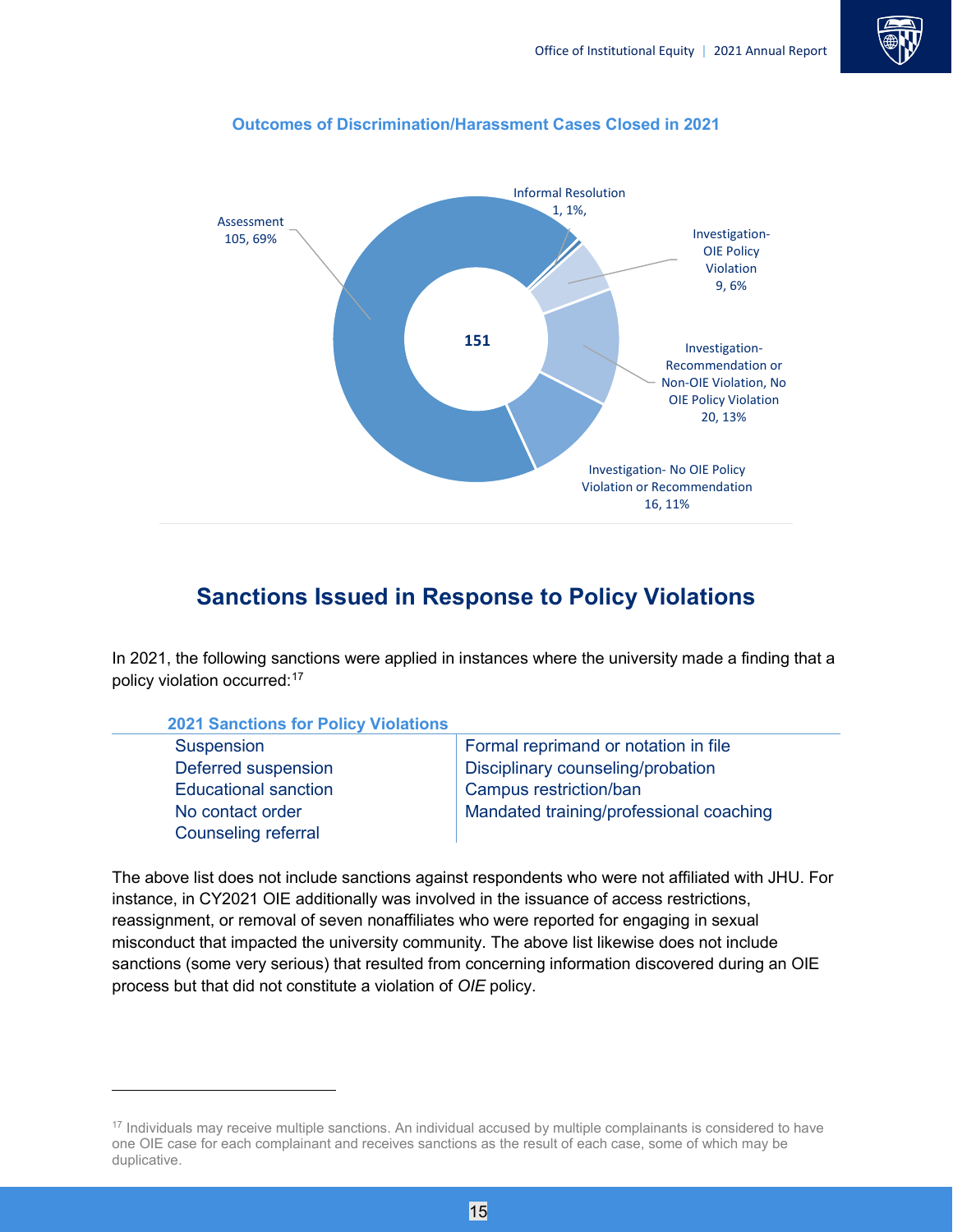### **2021 Time-to-Close**

<span id="page-15-0"></span>Over the past several years, OIE has worked diligently to improve its case resolution time frames. In doing so, we have identified several factors that impact our ability to resolve matters in the most efficient manner. We have addressed many of the factors that fall within our control, such as refining our internal processes, hiring additional highly qualified investigators, implementing the use of improved case-tracking software, and improving collaborations/partnerships with other JHU departments.

There are, however, still other factors that fall outside our control. These factors have a significant impact on our ability to serve the community in the most efficient manner:

- a. Unavailability of witnesses or delayed participation by parties;
- b. Complexity of cases—multiple and/or new allegations against multiple parties;
- c. Coordination with parties' supporters or attorneys;
- d. Need for translation or interpreter services;
- e. Concurrent law enforcement investigations;
- f. Voluminous records to review, including electronic records such as social media screen shots or text messages;
- g. Academic calendar (i.e., students or faculty requesting to hold off on investigation until exams or break periods end); and
- h. OIE investigator capacity/caseload.

In 2021, OIE continued efforts to streamline our process and find ways to close cases faster, while not compromising the quality of the work. As a result of our efforts, we did accomplish some modest reductions in the time it took to close investigations. See the graph below for an illustration of the time it took to investigate protected-class discrimination/harassment matters in 2021 as compared to prior years.

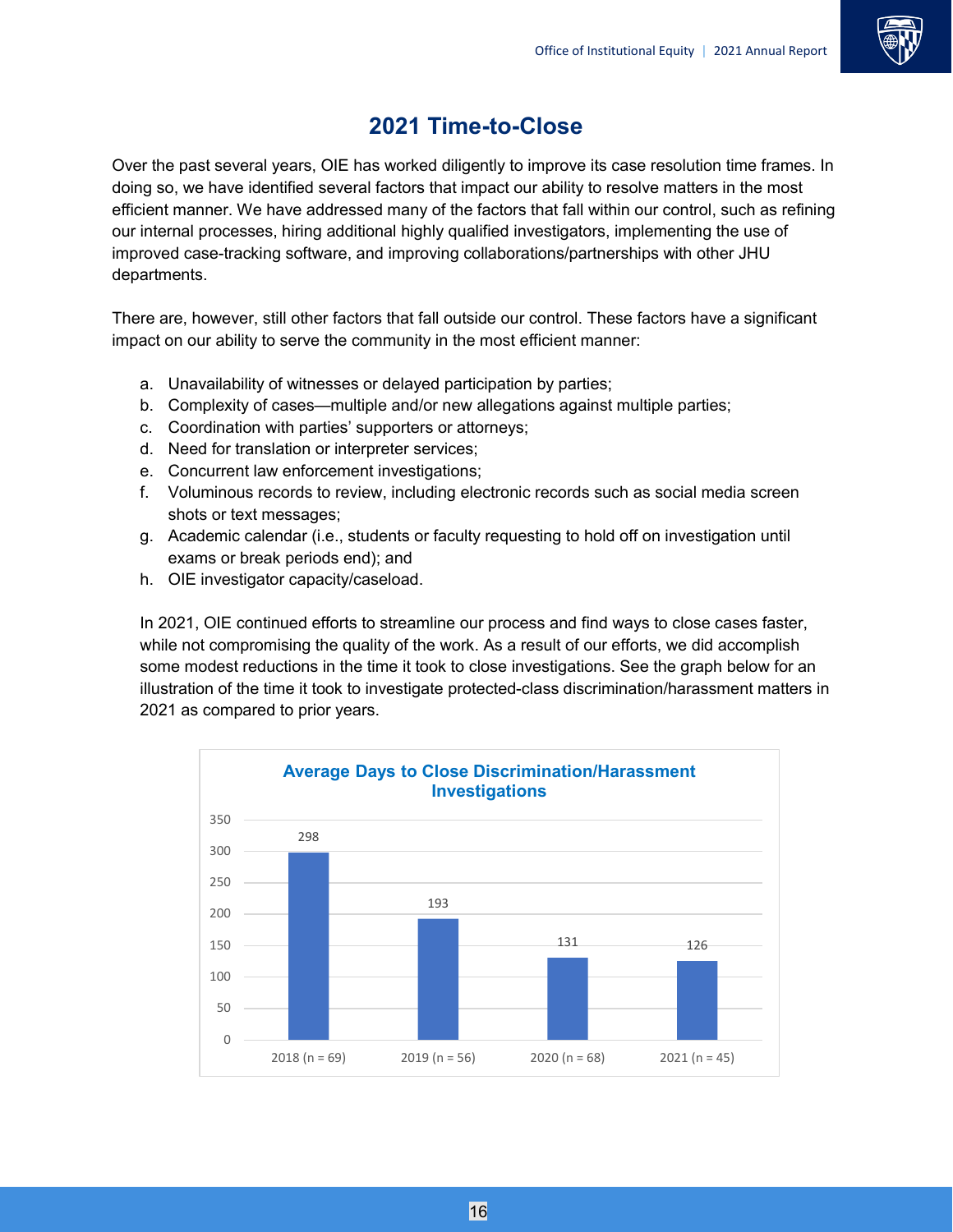

We had a slight increase in the time it took to close investigations of sexual misconduct matters but overall maintained the significant time reduction accomplished since 2018 and 2019, as shown in the chart below.



It is important to note that the charts above show investigation timelines that stop only after the matter was fully closed and adjudicated. Sexual misconduct investigations are *not* closed immediately after OIE completes its investigation. Although OIE has completed its work at that point, OIE cannot close a formal investigation until the decision-maker considers the information provided, makes a decision, communicates the decision to the parties, and any appeals are fully addressed.

To this end, after OIE completes its investigative report in a sexual misconduct investigation, OIE provides its report and recommendations to the resolution panel (for students) or to the relevant external decision-maker (for staff/faculty). This is referred to as the "post-OIE adjudication process."

While we closed fewer sexual misconduct cases in 2021, many of the cases that were brought to OIE involved increased complexity that extended timelines, particularly in the post-OIE adjudication process. This is reflected in Table E below, which shows the average number of days that a sexual misconduct investigation was in the OIE investigative process as compared to the average number of days that a sexual misconduct investigation was in the post-OIE adjudication process.

|                                                                                                        | 2018 | 2019 | 2020 | 2021 |
|--------------------------------------------------------------------------------------------------------|------|------|------|------|
| Average Days in OIE<br><b>Investigative Process</b>                                                    | 209  | 208  | 120  | 129  |
| Average Days in<br><b>Post-OIE Adjudication</b><br>Process (After OIE<br>Investigation is<br>Complete) | 53   | 86   | 42   | 55   |
| <b>Average Total Days</b>                                                                              | 274  | 301  | 165  | 180  |

#### **Table E: Timeline for Sexual Misconduct Investigations**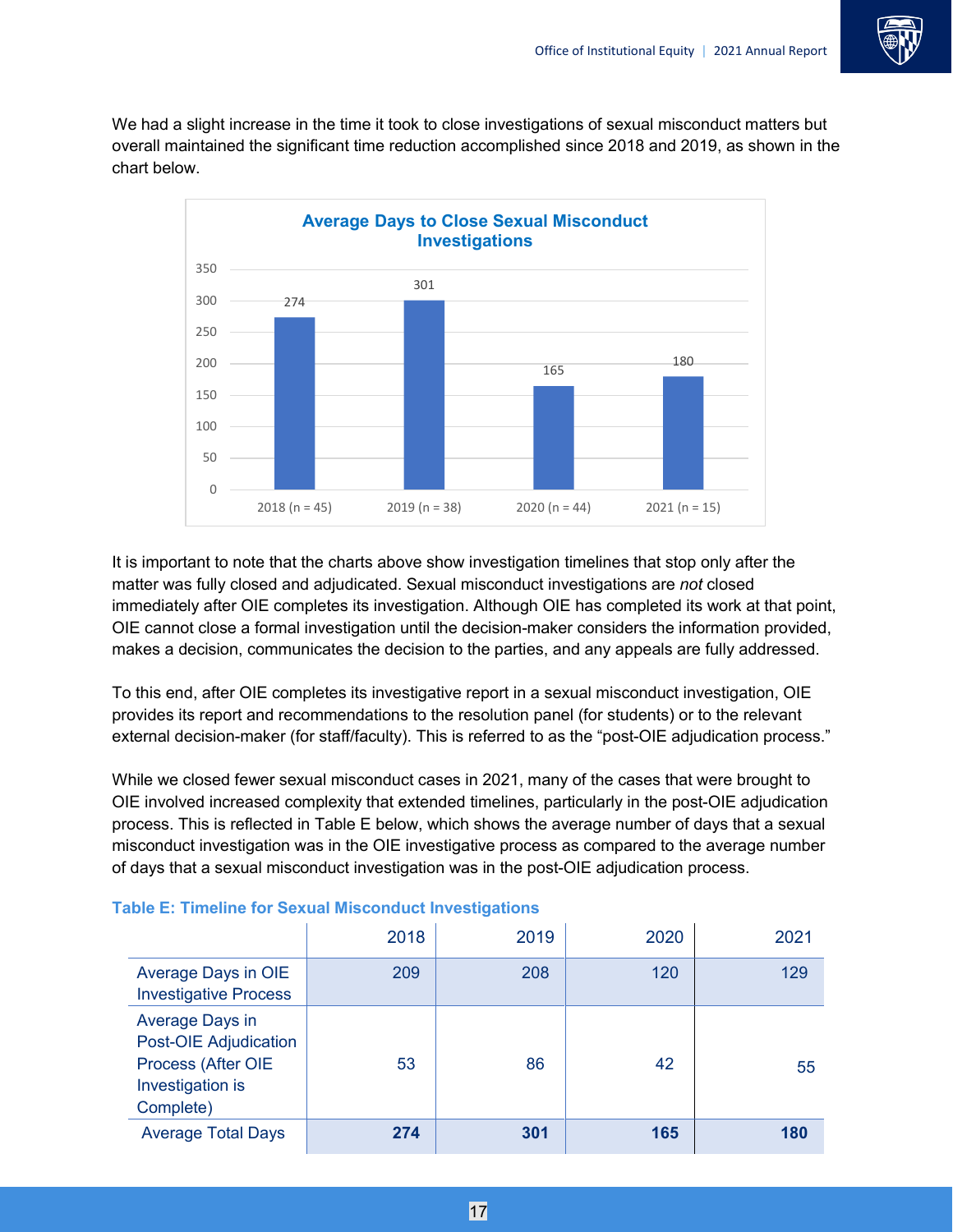

For information concerning our average times to close assessments and informal resolutions in 2021, see Appendix F.

### <span id="page-17-0"></span>VI. Requests for Accommodations

In addition to investigation of protected-class discrimination and harassment and sexual misconduct matters, OIE is the university's central resource for coordinating requests for workplace accommodations from faculty, staff, postdocs, residents, and other trainees[.18](#page-17-2) This includes disability, religious, and pregnancy-based adjustments. OIE also coordinates religious and pregnancy-based adjustments for students. The ADA Compliance Officer provides guidance and serves as a subject matter expert for Student Disability Services ("SDS"). However, student requests for ADA accommodations are handled by SDS, and SDS collects and maintains data on student disability accommodations.

### **ADA Workplace Accommodations**

<span id="page-17-1"></span>In 2021, OIE received 417 ADA workplace accommodation requests. OIE approved 261 (63%) of the requested accommodations, while 156 (37%) of the requests were closed owing to the requester's failure to participate in the interactive process, referral to a different office, or withdrawal from the process. Fourteen requests (3%) for accommodation were denied, largely due to an employee's inability to perform essential job functions with the requested accommodation in place.

The requested types of accommodations are depicted in the graph below. Because some employees receive more than one type of accommodation, the total number of accommodations requested (445) is greater than the number of individuals who requested accommodations (417).



<span id="page-17-2"></span><sup>&</sup>lt;sup>18</sup> Student requests for ADA accommodations are handled by Student Disability Services, not OIE, and thus are not included in this annual report.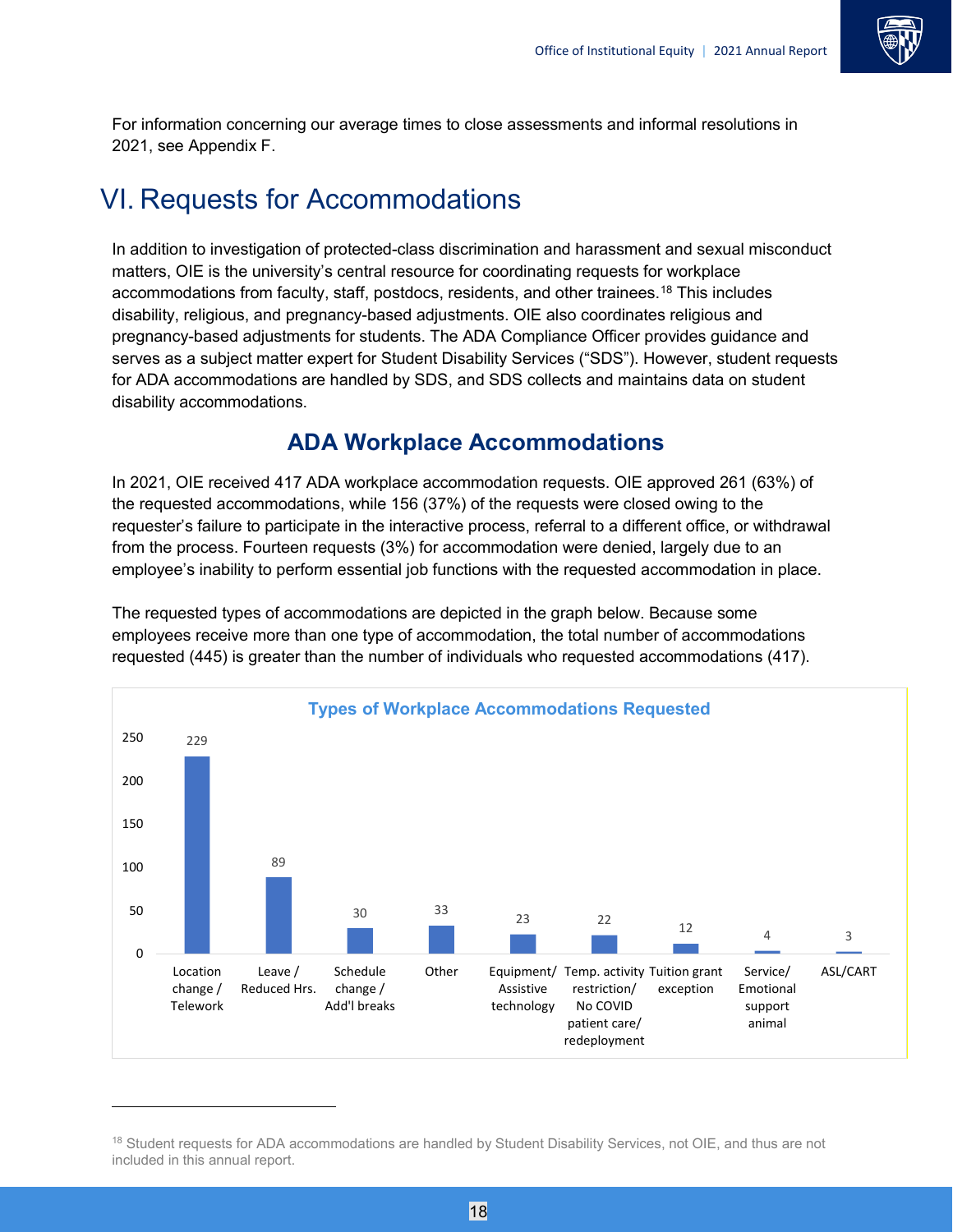

### **Religious Accommodations**

<span id="page-18-0"></span>Of the 1,011 total requests for religious accommodations that OIE received in 2021, 662 (65%) came from faculty/staff, while 349 (35%) were from students. Most requests (843, 83%) were approved; 168 requests were not approved owing, in most cases, to the individual not submitting sufficient information to support their request (157, 93%). In addition, 10 individuals withdrew their requests, and one individual was referred to a different office.

The receipt of 1,011 religious accommodations in 2021 represented a significant increase from 150 total requests for religious accommodations received in 2020. In 2021, JHU implemented a COVID-19 vaccination policy and continued an influenza vaccine policy it began in fall 2020, which had applied to many non-SOM faculty/staff for the first time. Of the 843 total religious accommodation requests granted by OIE in 2021, 823 (98%) were requests for exceptions to vaccine requirements, as illustrated in the graphs below.



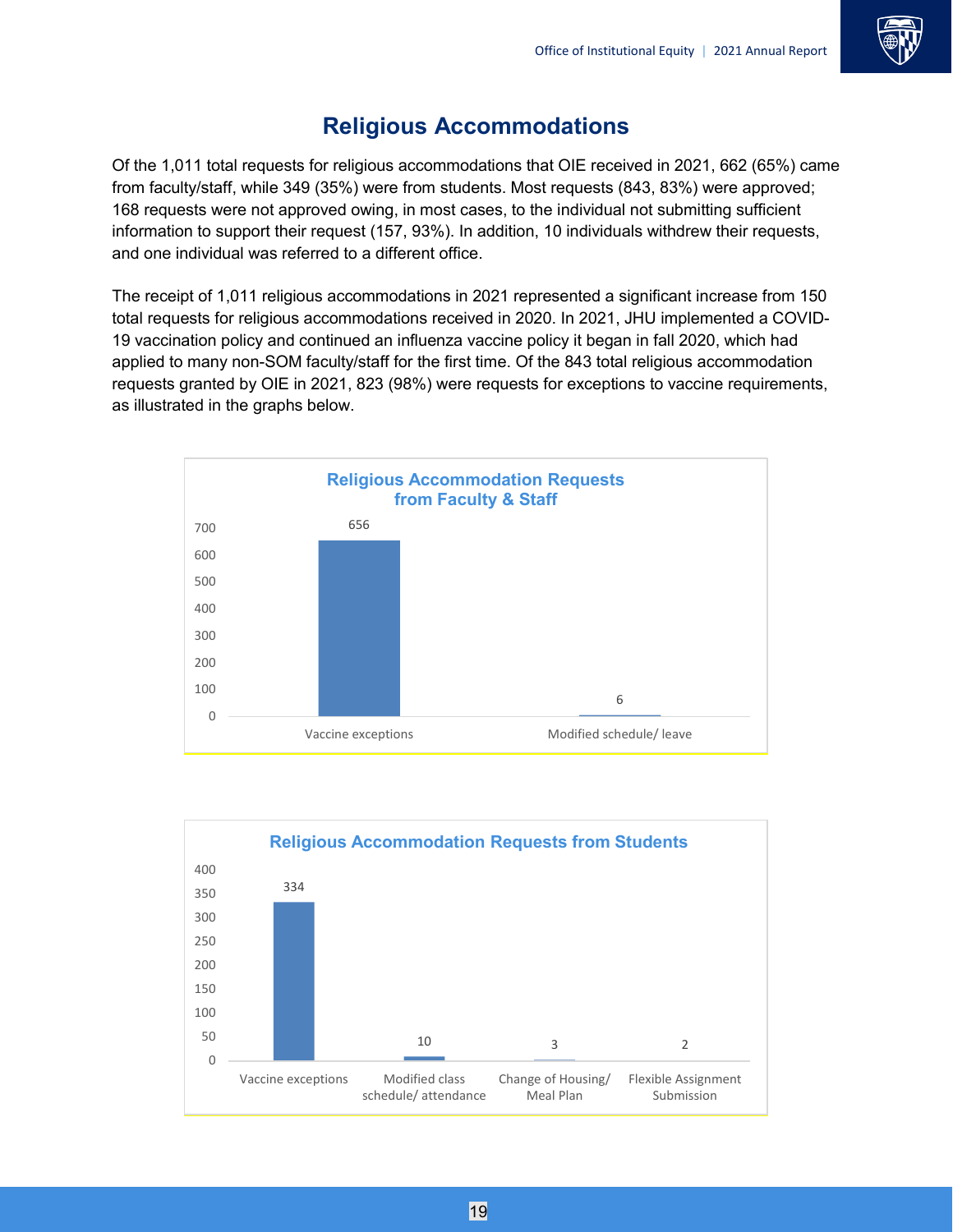

### <span id="page-19-1"></span><span id="page-19-0"></span>VII. Appendixes

### **Appendix A**

### Report Data from 2018 to 2021

<span id="page-19-2"></span>After a steady growth in reports for several years, OIE received significantly fewer reports in 2020 followed by a relative increase in reports for 2021.



As illustrated below, we witnessed a small decrease in discrimination and harassment reports in 2021 (29 fewer reports; 9% decrease). However, after a significant decrease in sexual misconduct reports in 2020, we saw a notable increase in such reports in 2021 (100 more reports; 42% increase from 2020).



\*Reports of sexual misconduct sometimes include a claim of concurrent protected-class discrimination. To best represent the number of reports to OIE and to avoid double-counting, these reports are included only in the counts of sexual misconduct reports. In 2020, 2019, and 2018, there were 20, 40, and 33 such reports (3%, 4%, and 4%), respectively.

As sexual misconduct reports frequently involve in-person interactions (particularly sexual assault and dating/domestic violence), we attribute the growth in sexual misconduct from 2020 to 2021 to the return to campus by students and staff in early 2021, following the lifting of COVID-19 related restrictions. By fall 2021, nearly all students and many employees had returned to campus. The impact of on-campus operations on sexual misconduct reports is illustrated in the chart below.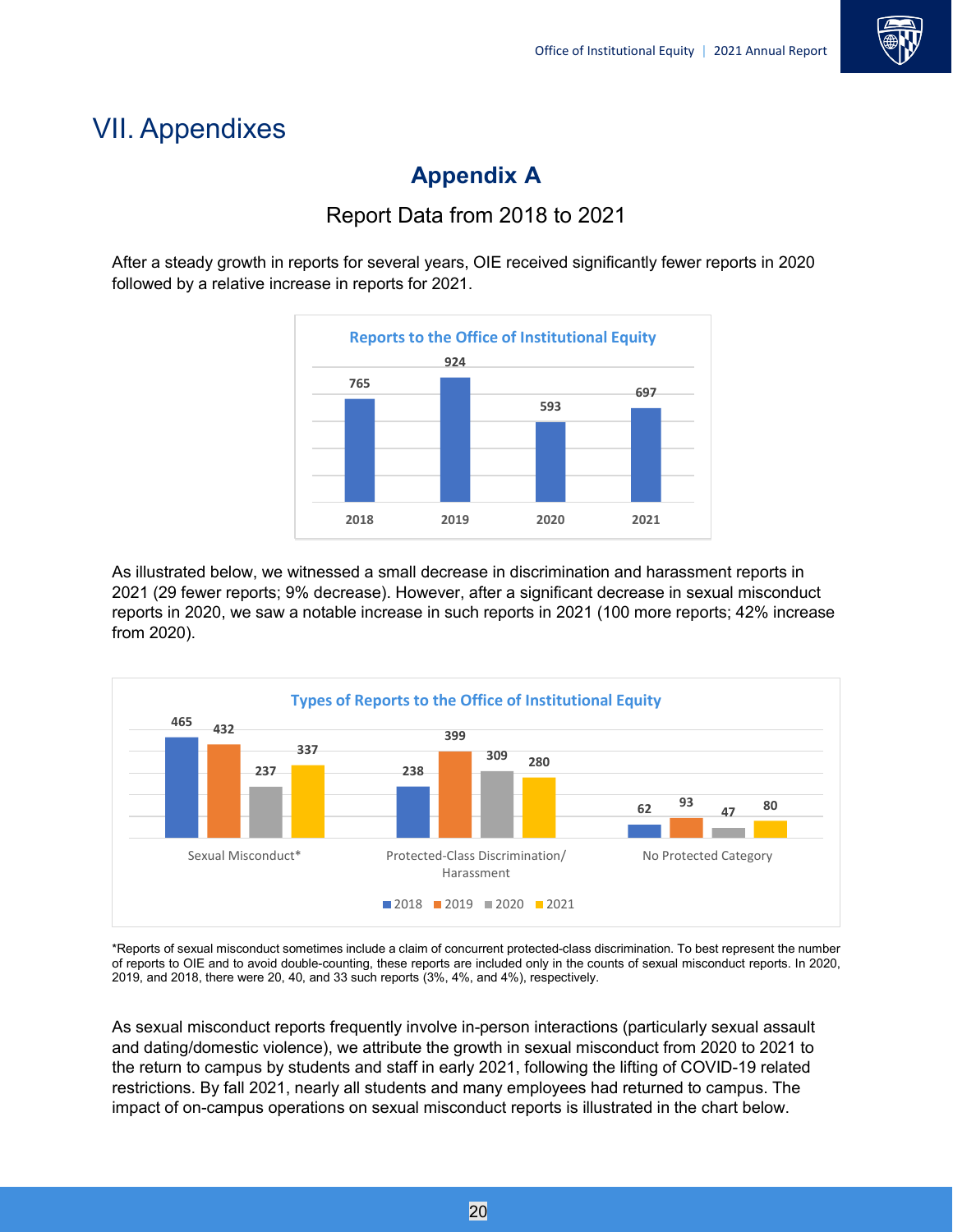



We did not see the same patterns with respect to reports of protected category-based discrimination and harassment, as shown below.

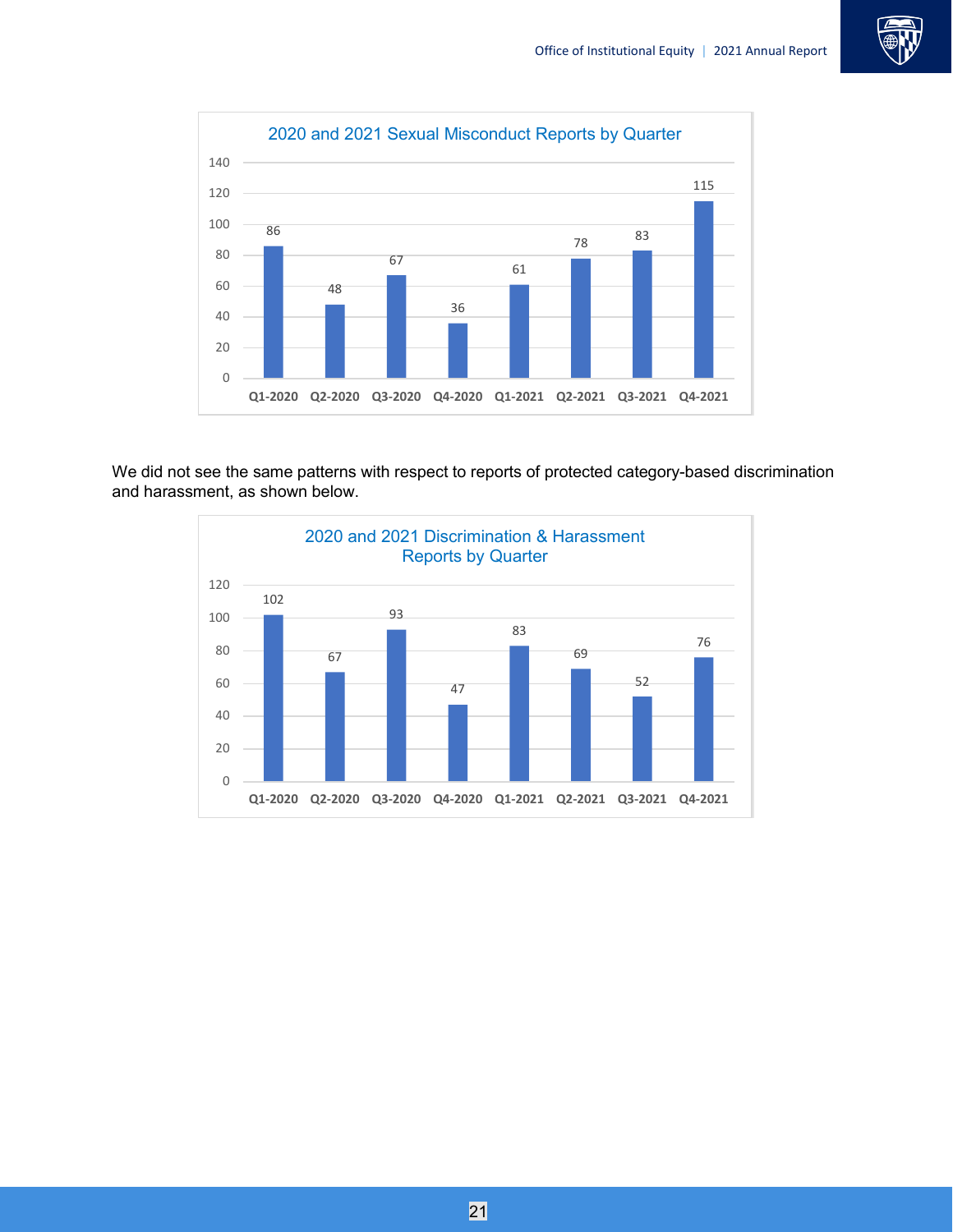

### **Appendix B**

### Training Initiatives

<span id="page-21-1"></span><span id="page-21-0"></span>In 2017, JHU launched an initiative to train our community on Title IX and harassment prevention, covering policies and procedures related to sexual misconduct, harassment, and discrimination, and raising awareness about Title IX, the Campus SaVE Act, the Violence Against Women Act, and the role of responsible employees. OIE continues to work with Human Resources and the divisions to require completion of the training for all new and existing employees. In addition, OIE has provided supplemental training to various groups and departments upon request.

Students receive training in a variety of ways. All incoming undergraduate and graduate students are required to complete a sexual misconduct training module that includes bystander intervention content. First-year students also complete mandatory bystander intervention training and cannot register for their second-year fall courses until they complete a mandatory workshop on diversity and inclusion. Bystander intervention training has also been developed specifically for graduate student populations and has been piloted in various divisions. Finally, OIE provides training to student groups upon request, including during orientation.

We regularly review our sexual misconduct training, education, and prevention efforts utilizing information and feedback from the community. The 2019 Campus Climate Survey provided valuable information on student awareness and understanding of university policies and resources related to sexual misconduct, as well as the prevalence of sexual misconduct in our community. Using this information, OIE, Student Affairs, and the Sexual Violence Advisory Committee (SVAC) have expanded bystander intervention training to graduate students, launched a campaign promoting healthy consent and sexual respect, and enhanced support and education resources surrounding sexual misconduct with two new confidential positions in the Center for Health Education and Wellness. The results of our fall 2021 Campus Climate Survey are still being analyzed and will be shared as soon as possible. This new data will further guide our prevention, support, and accountability efforts.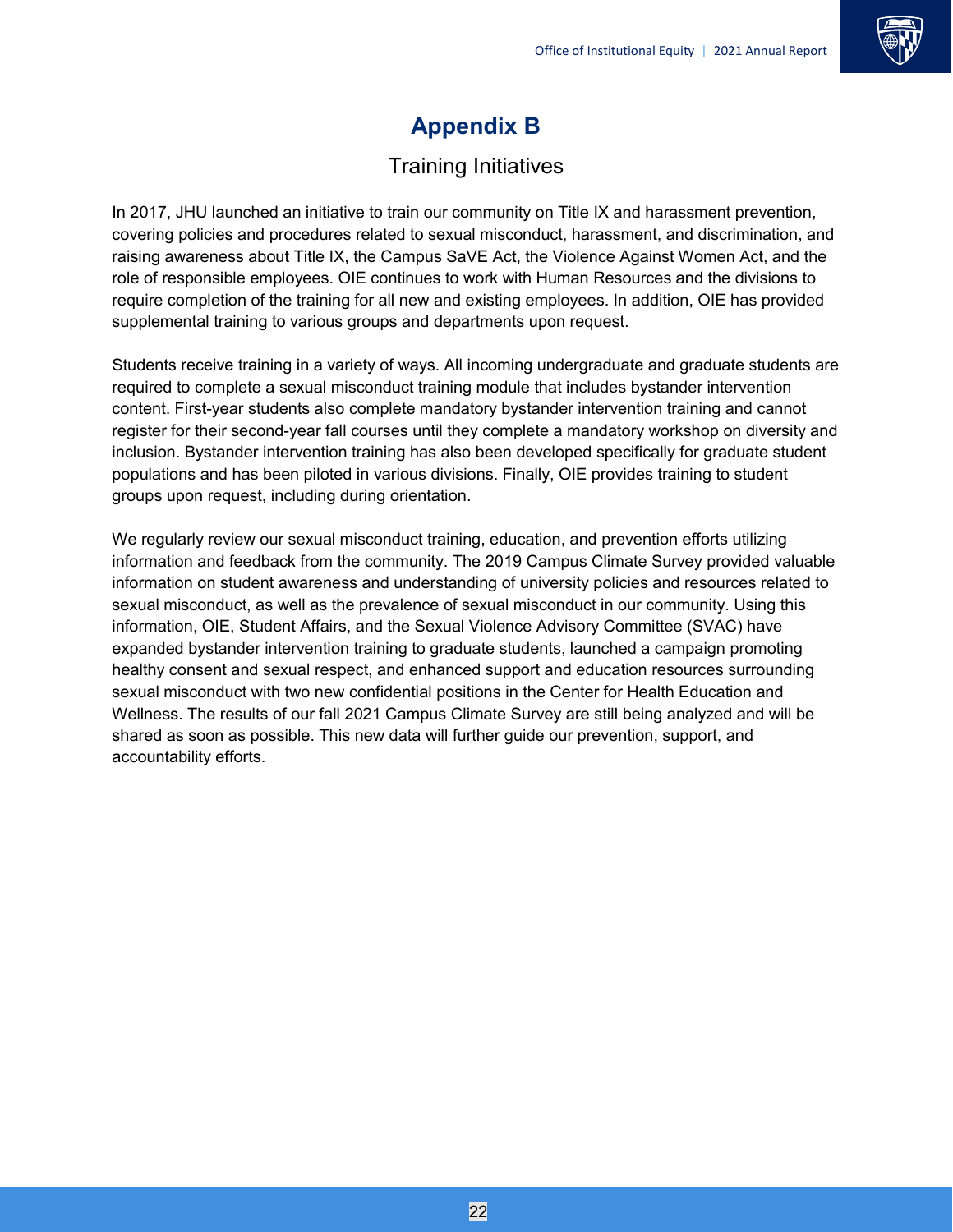

### **Appendix C**

### Affiliation of Parties Involved in Reports Received in 2021

<span id="page-22-1"></span><span id="page-22-0"></span>The tables below provide information about the university affiliation of parties involved in OIE reports received in 2021. Of the 337 sexual misconduct reports, 62% (210) involved students as complainants, 16% (54) involved staff complainants, and only 3% (9) involved a faculty complainant. Overall, sexual misconduct reports most frequently involved a student complainant and a student respondent (25%, 85), followed closely by a student complainant and a nonaffiliate/unknown respondent (23%, 76), and then by a student complainant versus a faculty respondent (9%, 32).

|                                |                                                       |                              | <b>Respondent Affiliation</b> |                       |                                                     |                                               |                |
|--------------------------------|-------------------------------------------------------|------------------------------|-------------------------------|-----------------------|-----------------------------------------------------|-----------------------------------------------|----------------|
|                                |                                                       | <b>Student</b><br>Respondent | <b>Staff</b><br>Respondent    | Faculty<br>Respondent | <b>Multiple</b><br><b>Affiliation</b><br>Respondent | Nonaffiliate/<br><b>Unknown</b><br>Respondent | <b>TOTAL</b>   |
| <b>Complainant Affiliation</b> | <b>Student</b><br>Complainant                         | 85                           | 13                            | 32                    | $\overline{4}$                                      | 76                                            | 210            |
|                                | <b>Staff</b><br>Complainant                           | 4                            | 26                            | $\overline{2}$        | 0                                                   | 22                                            | 54             |
|                                | <b>Faculty</b><br>Complainant                         | $\mathbf{1}$                 | 1                             | 5                     | $\mathbf 0$                                         | $\overline{2}$                                | 9              |
|                                | <b>Multiple</b><br><b>Affiliations</b><br>Complainant | 0                            | 0                             | $\mathbf{1}$          | $\mathbf 0$                                         | $\mathbf{1}$                                  | $\overline{2}$ |
|                                | Nonaffiliate/<br><b>Unknown</b><br>Complainant        | 18                           | 5                             | 12                    | $\overline{2}$                                      | 25                                            | 62             |
|                                | <b>TOTAL</b>                                          | 108                          | 45                            | 52                    | 6                                                   | 126                                           | 337            |

#### **2021 Sexual Misconduct Reports (n = 337): Affiliation of Parties**

For discrimination and harassment reports, students again were the most frequent complainants (43%, 121), closely followed by staff (35%, 97). While students filed complaints against a variety of parties including other students (27), staff members (14), faculty (49) and nonaffiliates (30), staff members primarily filed complaints against other staff members. Overall, discrimination/harassment reports most frequently involved a staff complainant and staff respondent (27%, 75), followed by a student complainant and a faculty respondent (18%, 49), and then by a student complainant and a nonaffiliate respondent (11%, 30).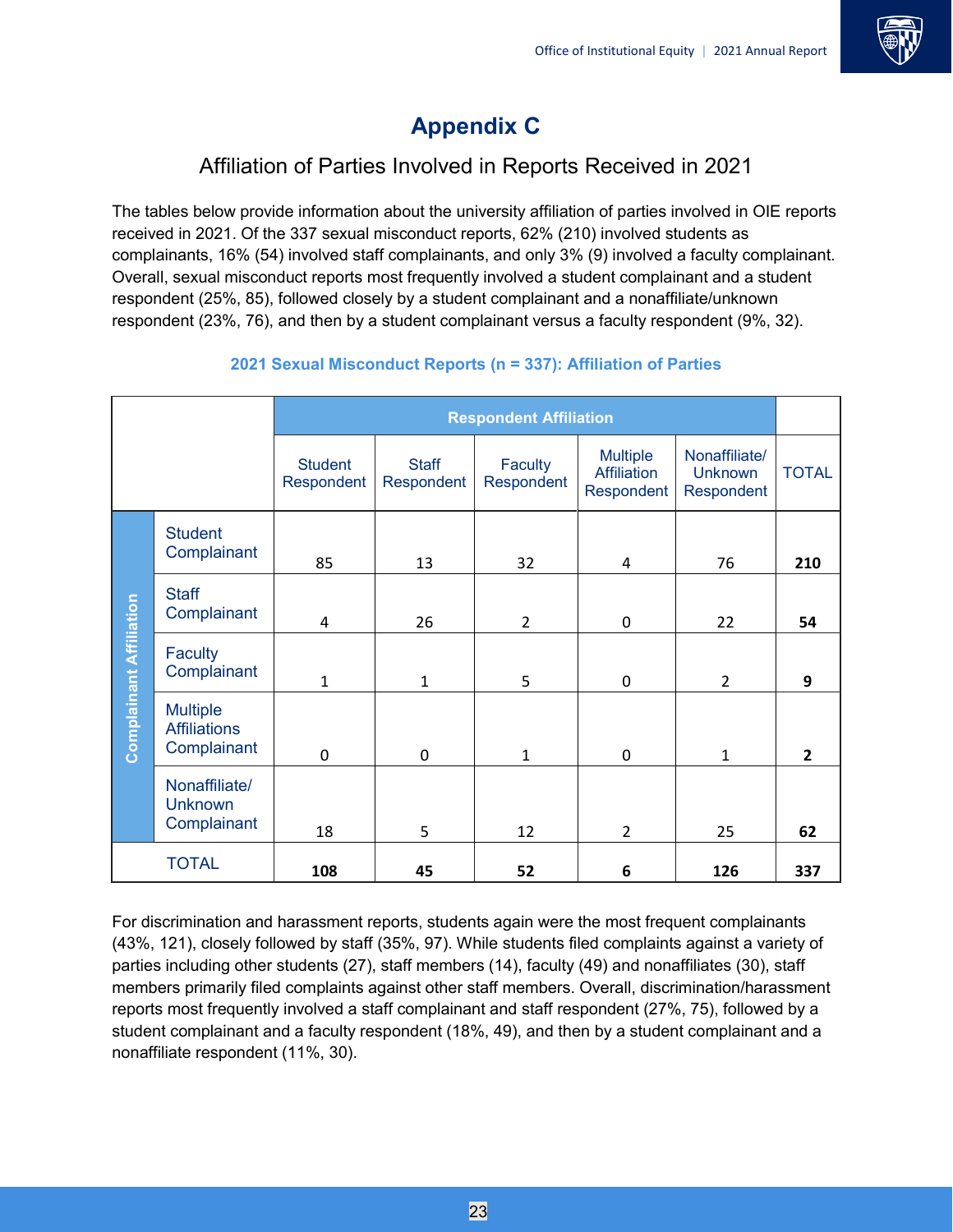

|                                |                                                       |                                     |                            | <b>Respondent Affiliation</b> |                                                      |                                               |              |
|--------------------------------|-------------------------------------------------------|-------------------------------------|----------------------------|-------------------------------|------------------------------------------------------|-----------------------------------------------|--------------|
|                                |                                                       | <b>Student</b><br><b>Respondent</b> | <b>Staff</b><br>Respondent | Faculty<br>Respondent         | <b>Multiple</b><br><b>Affiliations</b><br>Respondent | Nonaffiliate/<br><b>Unknown</b><br>Respondent | <b>TOTAL</b> |
| <b>Complainant Affiliation</b> | <b>Student</b><br>Complainant                         | 27                                  | 14                         | 49                            | $\mathbf{1}$                                         | 30                                            | 121          |
|                                | <b>Staff</b><br>Complainant                           | $\mathbf 0$                         | 75                         | 12                            | 0                                                    | 10                                            | 97           |
|                                | <b>Faculty</b><br>Complainant                         | $\mathbf{1}$                        | 1                          | 15                            | $\mathbf{1}$                                         | $\mathbf 0$                                   | 18           |
|                                | <b>Multiple</b><br><b>Affiliations</b><br>Complainant | $\boldsymbol{0}$                    | 0                          | $\mathbf{1}$                  | 0                                                    | 0                                             | 1            |
|                                | Nonaffiliate/<br><b>Unknown</b><br>Complainant        | 4                                   | 13                         | 8                             | 0                                                    | 18                                            | 43           |
|                                | <b>TOTAL</b>                                          | 32                                  | 103                        | 85                            | $\overline{2}$                                       | 58                                            | 280          |

#### **2021 Protected-Class Discrimination/Harassment Reports (n = 280): Affiliation of Parties**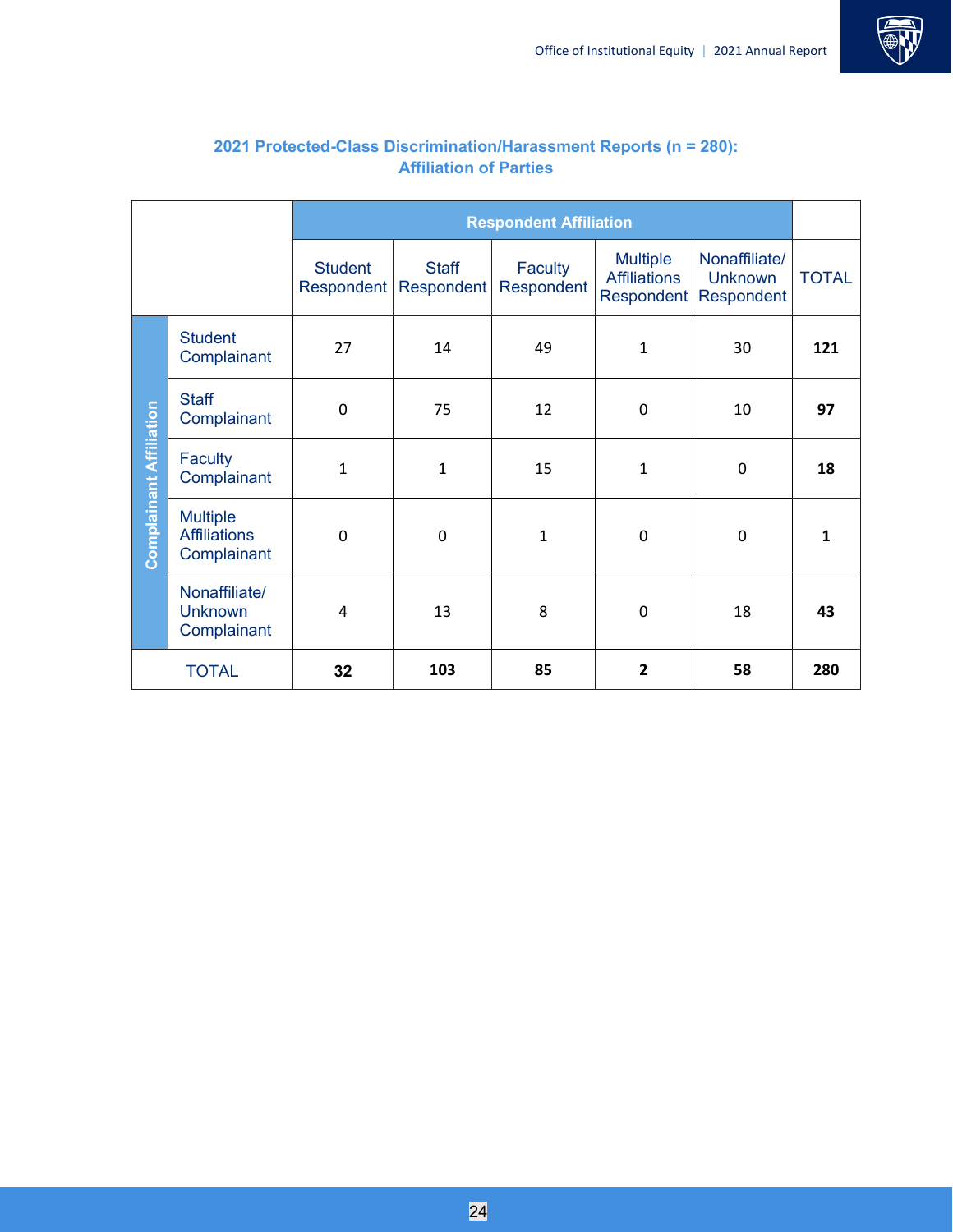

### **Appendix D**

### Responsible Employee Reporting

<span id="page-24-1"></span><span id="page-24-0"></span>As noted previously, a "responsible employee" is an employee of the university who is required to inform OIE if they learn information or allegations about sexual misconduct, protected-class discrimination or harassment, or retaliation. Of 697 reports received in 2021, 349 (50%) came to OIE from a responsible employee rather than directly from the complainant. The table below shows the outcomes of these responsible employee reports.

#### **Resolution of Reports Received from Responsible Employees in 2021 (n = 349)**

|                                                                                               | <b>Closed after Assessment or</b><br><b>Formal Investigation</b> | 98             | 28%  |
|-----------------------------------------------------------------------------------------------|------------------------------------------------------------------|----------------|------|
| <b>106 Responsible Employee</b><br><b>Reports (30%) Became Cases</b>                          | <b>Informal Resolution</b>                                       | 1              | 0%   |
| <b>Open</b>                                                                                   |                                                                  | $\overline{7}$ | 2%   |
|                                                                                               | OIE referred the matter to another                               |                |      |
|                                                                                               | department                                                       | 89             | 26%  |
|                                                                                               | OIE did not have enough information<br>to move forward           | 80             | 23%  |
|                                                                                               | <b>Complainant did not want to move</b><br>forward               | 36             | 10%  |
| <b>243 Responsible Employee</b><br>Reports (70%) Were Closed<br><b>Without Becoming Cases</b> | JHU had no authority over the<br>respondent                      | 24             | 7%   |
|                                                                                               | <b>No protected class</b>                                        | $\overline{7}$ | 2%   |
|                                                                                               | <b>Other</b>                                                     | 5              | 1%   |
|                                                                                               | <b>Complainant did not engage</b>                                | $\overline{2}$ | 1%   |
| <b>Total Responsible Employee Reports</b>                                                     |                                                                  | 349            | 100% |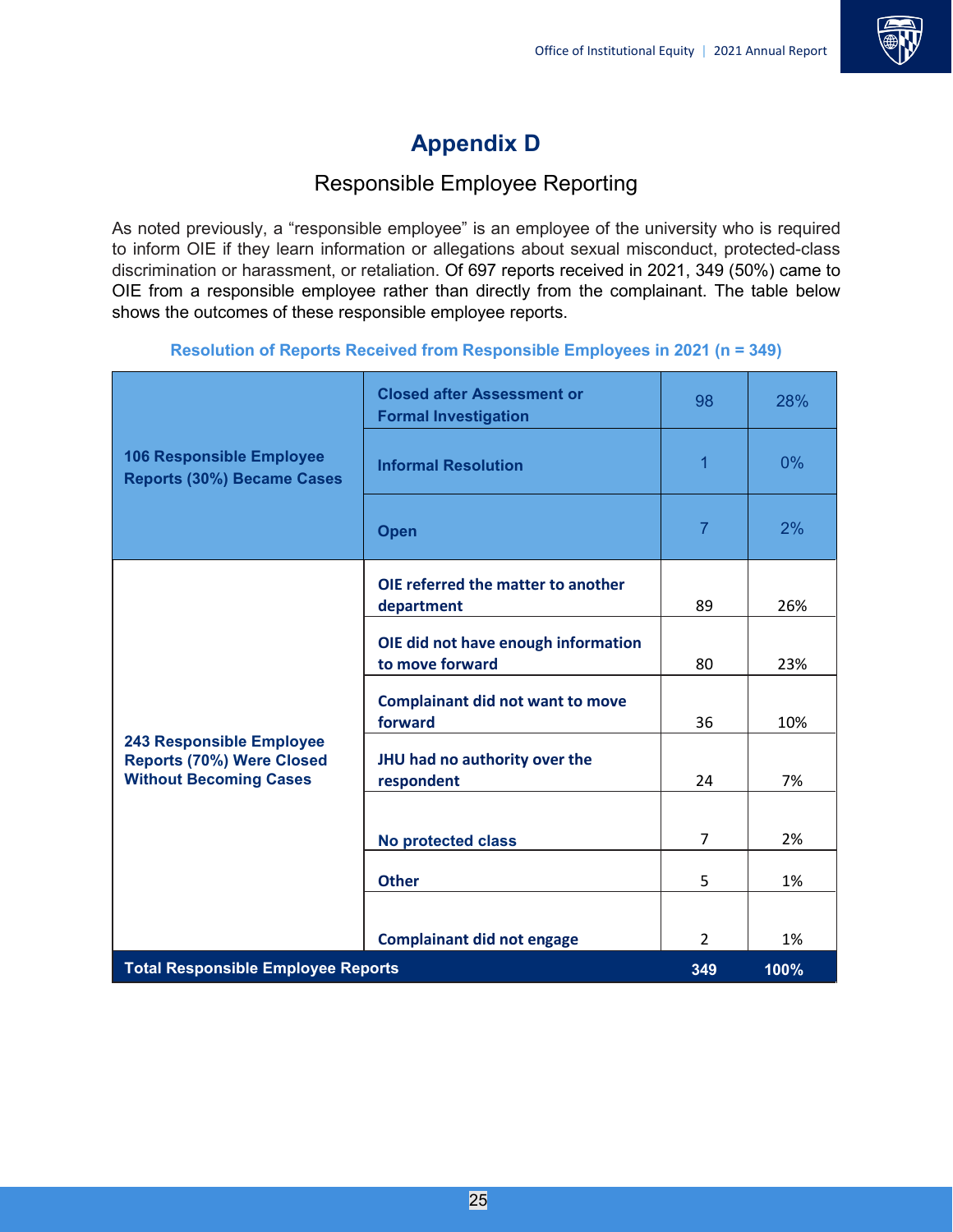

### **Appendix E**

### Affiliation of Parties Involved in Cases Received in 2021

<span id="page-25-1"></span><span id="page-25-0"></span>The tables below provide information about the university affiliation of parties involved in OIE cases that resulted from the reports received in 2021. Of the 110 sexual misconduct cases, 69% (76) involved student complainants, and 15% (17) involved staff complainants. This represents a notable change from 2020, during which 44% of cases involved student complainants and 34% involved staff complainants.

Overall, in 2021 sexual misconduct cases most frequently involved a student complainant and student respondent (35%, 38) followed by a student complainant and a faculty respondent (15%, 16). Notably, the number of sexual misconduct cases brought by a student against a faculty member more than tripled, from five in 2020 to 16 in 2021.

|                                |                                                       | <b>Respondent Affiliation</b> |                                         |                              |                                        |                                                          |                |
|--------------------------------|-------------------------------------------------------|-------------------------------|-----------------------------------------|------------------------------|----------------------------------------|----------------------------------------------------------|----------------|
|                                |                                                       | <b>Student</b>                | <b>Staff</b><br>Respondent   Respondent | <b>Faculty</b><br>Respondent | <b>Multiple</b><br><b>Affiliations</b> | Nonaffiliate/<br><b>Unknown</b><br>Respondent Respondent | <b>TOTAL</b>   |
|                                | <b>Student</b><br>Complainant                         | 38                            | 9                                       | 16                           | $\overline{2}$                         | 11                                                       | 76             |
| <b>Complainant Affiliation</b> | <b>Staff</b><br>Complainant                           | $\overline{2}$                | $\overline{7}$                          | $\mathbf{1}$                 | $\mathbf 0$                            | $\overline{7}$                                           | 17             |
|                                | Faculty<br>Complainant                                | $\mathbf 0$                   | $\mathbf 0$                             | $\mathbf{1}$                 | $\mathbf 0$                            | $\mathbf 0$                                              | 1              |
|                                | <b>Multiple</b><br><b>Affiliations</b><br>Complainant | $\mathbf 0$                   | 0                                       | $\mathbf{1}$                 | $\mathbf 0$                            | 1                                                        | $\overline{2}$ |
|                                | Nonaffiliate/<br><b>Unknown</b><br>Complainant        | 7                             | $\Omega$                                | 5                            | $\mathbf{1}$                           | $\mathbf{1}$                                             | 14             |
|                                | <b>TOTAL</b>                                          | 47                            | 16                                      | 24                           | 3                                      | 20                                                       | 110            |

#### **2021 Sexual Misconduct Cases (n = 110): Affiliation of Parties**

For discrimination and harassment cases, students were the most frequent complainants (47%, 66), followed by staff (34%, 47). This represents another change from 2020, when staff were the most frequent complainants. Overall, discrimination/harassment cases most frequently involved a staff complainant and staff respondent (28%, 39), followed by a student complainant and a faculty respondent (20%, 30), and then by a student complainant versus a student respondent (14%, 19).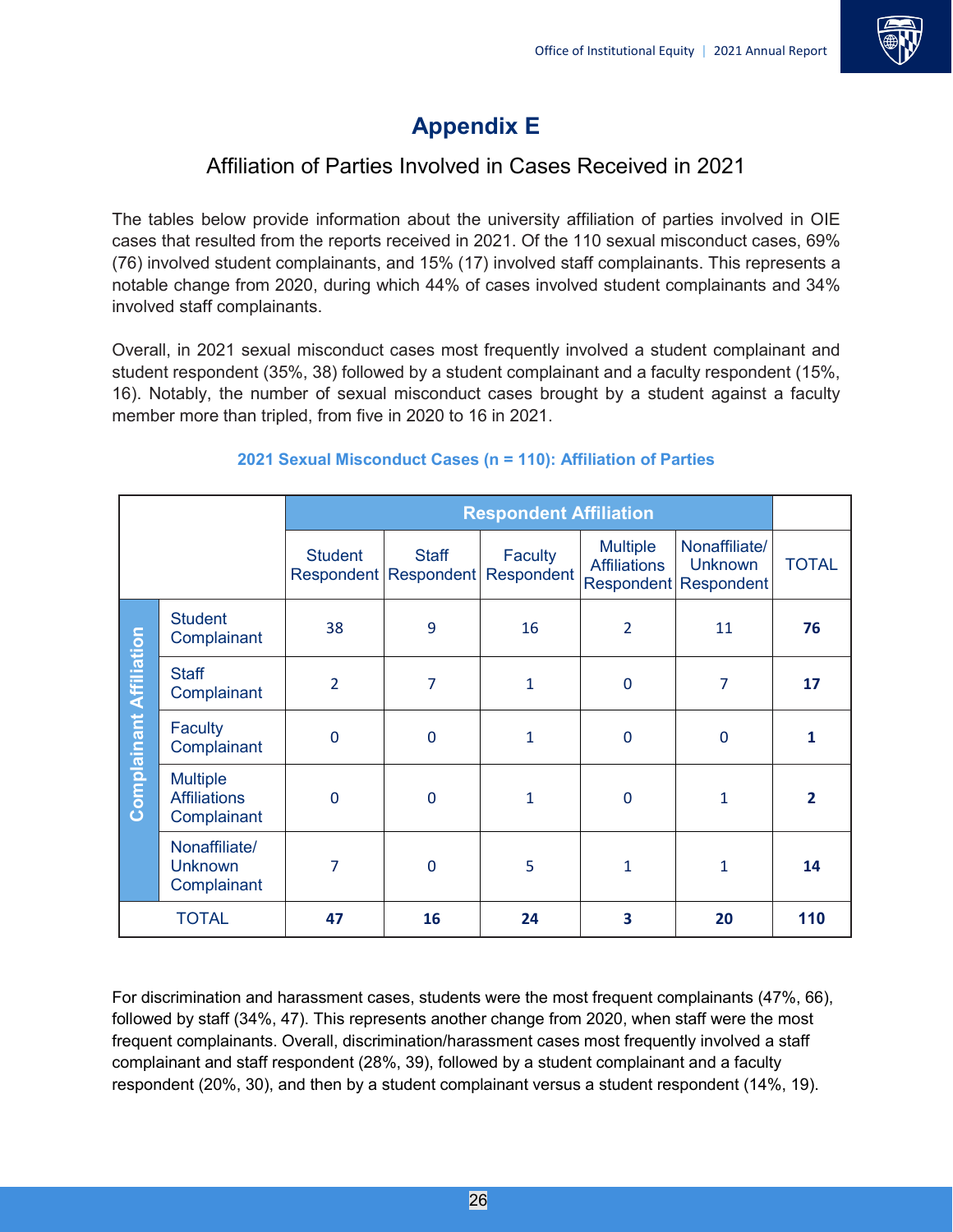

|                                |                                                       |                              |                            | <b>Respondent Affiliation</b> |                                                             |                                               |                   |
|--------------------------------|-------------------------------------------------------|------------------------------|----------------------------|-------------------------------|-------------------------------------------------------------|-----------------------------------------------|-------------------|
|                                |                                                       | <b>Student</b><br>Respondent | <b>Staff</b><br>Respondent | Faculty<br>Respondent         | <b>Multiple</b><br><b>Affiliations</b><br><b>Respondent</b> | Nonaffiliate/<br><b>Unknown</b><br>Respondent | <b>TOTAL</b>      |
|                                | <b>Student</b><br>Complainant                         | 19                           | 9                          | 30                            | $\mathbf 0$                                                 | 10                                            | 66                |
| <b>Complainant Affiliation</b> | <b>Staff</b><br>Complainant                           | $\mathbf 0$                  | 39                         | $\overline{4}$                | $\mathbf 0$                                                 | $\overline{4}$                                | 47                |
|                                | <b>Faculty</b><br>Complainant                         | $\mathbf{1}$                 | $\mathbf 0$                | 13                            | $\mathbf 0$                                                 | 0                                             | 14                |
|                                | <b>Multiple</b><br><b>Affiliations</b><br>Complainant | $\mathbf 0$                  | $\mathbf 0$                | 1                             | $\mathbf 0$                                                 | $\mathbf 0$                                   | 1                 |
|                                | Nonaffiliate/<br><b>Unknown</b><br>Complainant        | $\overline{2}$               | 7                          | $\overline{2}$                | $\mathbf 0$                                                 | $\mathbf{1}$                                  | $12 \overline{ }$ |
|                                | <b>TOTAL</b>                                          | 22                           | 55                         | 48                            | $\mathbf 0$                                                 | 15                                            | 140               |

#### **2021 Protected-Class Discrimination/Harassment Cases (n = 140): Affiliation of Parties**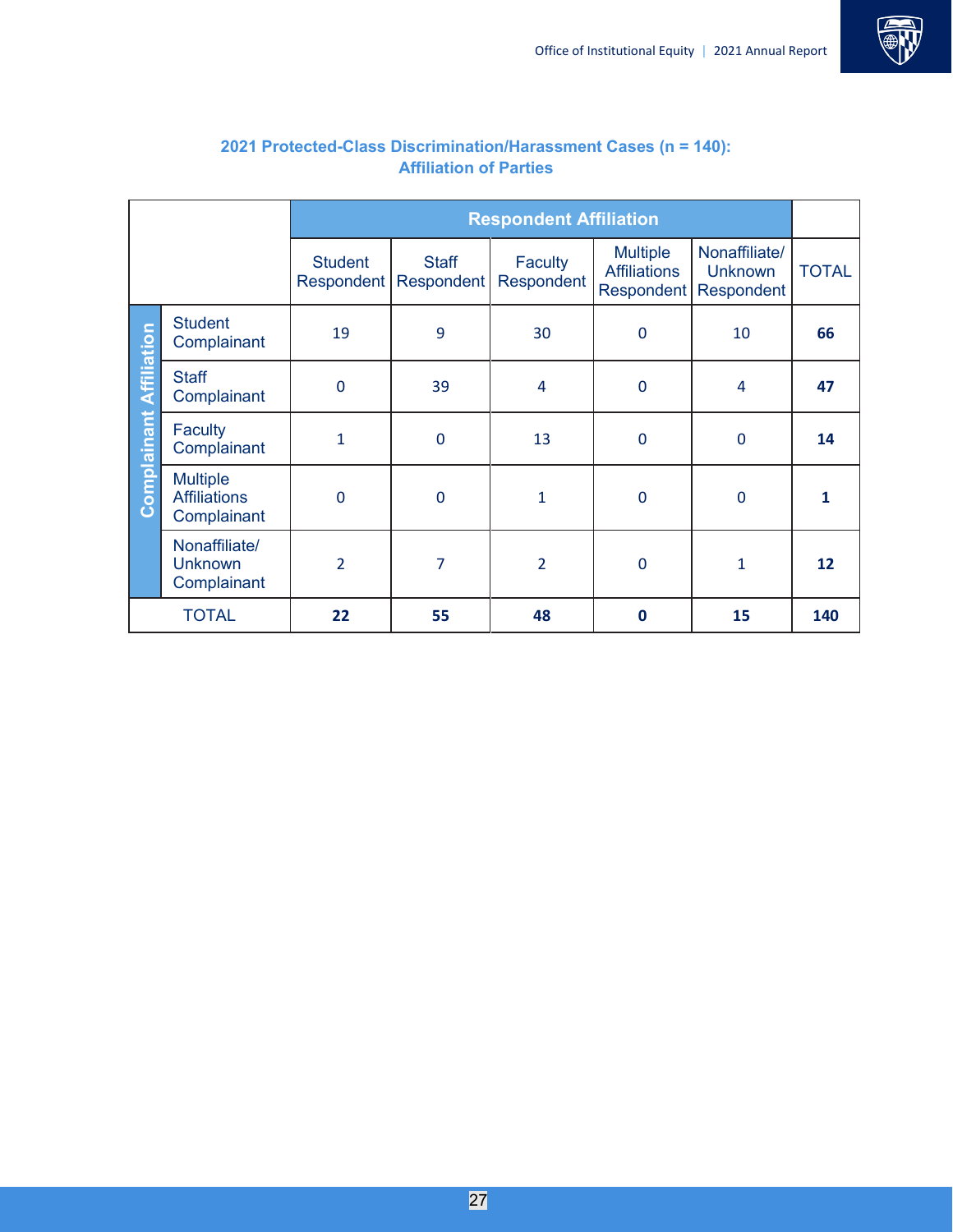

### **Appendix F**

### Average Timelines for Closing Cases

<span id="page-27-1"></span><span id="page-27-0"></span>In 2021, OIE continued efforts to streamline our processes to close cases faster without compromising the quality of our work.



### **Average Days in OIE Investigation[19](#page-27-2)**



<span id="page-27-2"></span><sup>&</sup>lt;sup>19</sup> This graph captures the time (in days) from the date on which OIE formally commenced an investigation, to the date on which OIE provides its investigative summary to applicable decision-makers. In sexual misconduct matters, OIE's investigation summary makes a recommendation regarding whether the policy was violated, but the post-OIE process determines the final outcome. In discrimination/harassment matters, OIE's investigation summary makes a final decision about whether the policy was violated, but the decision-makers determine appropriate next steps/consequences, if applicable.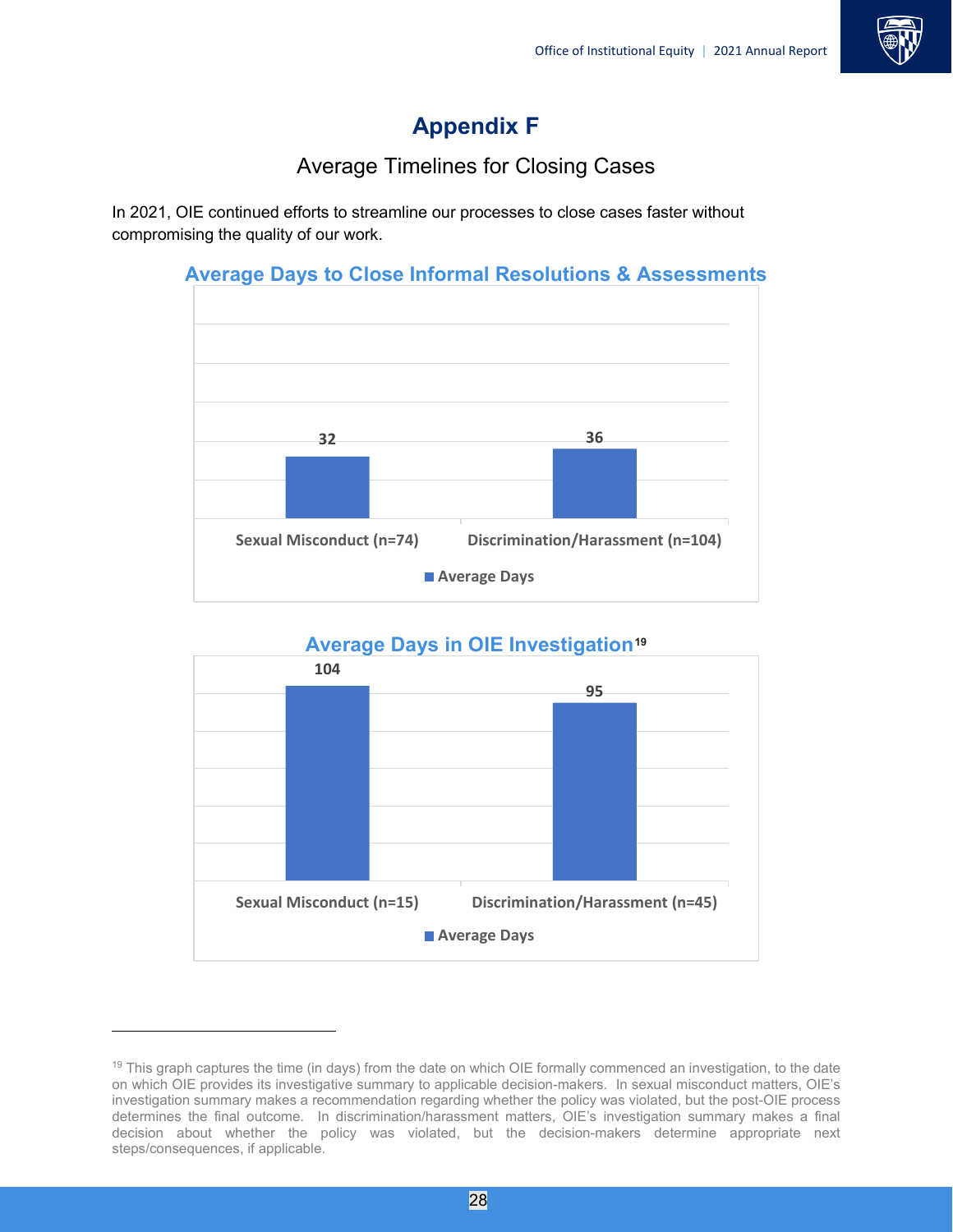

### <span id="page-28-0"></span>Year Over Year Timelines – Assessments & Informal Resolutions

The graphs below compare four calendar years of data regarding the average number of days needed to close informal resolutions and assessments.



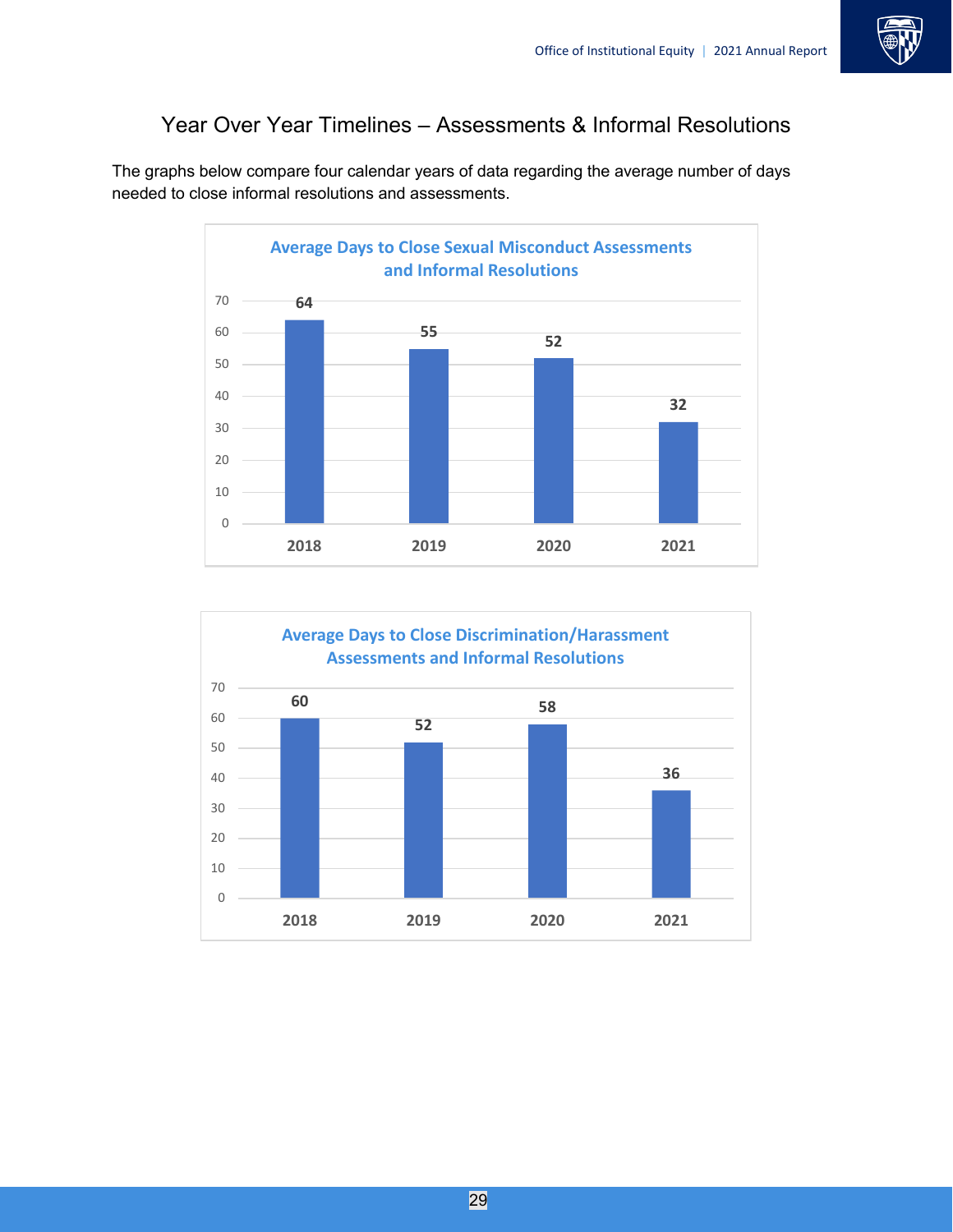

The average number of days for assessment and informal resolution of discrimination/harassment and sexual misconduct cases significantly declined from 2020 to 2021. As a direct result of the efficiency measures previously described in this report, OIE assessed or informally resolved discrimination/harassment cases in an average of 20 fewer days in 2021. Similarly, OIE assessed or informally resolved sexual misconduct cases in an average of 22 fewer days. OIE hopes to continue this positive trend moving forward.

| <b>Number of Informal Resolutions/Assessments by Year and Type</b> |                                  |                          |  |  |
|--------------------------------------------------------------------|----------------------------------|--------------------------|--|--|
|                                                                    | <b>Discrimination/Harassment</b> | <b>Sexual Misconduct</b> |  |  |
| 2017                                                               | 29                               | 62                       |  |  |
| 2018                                                               | 59                               | 126                      |  |  |
| 2019                                                               | 151                              | 105                      |  |  |
| 2020                                                               | 154                              | 74                       |  |  |
| 2021                                                               | 104                              | 74                       |  |  |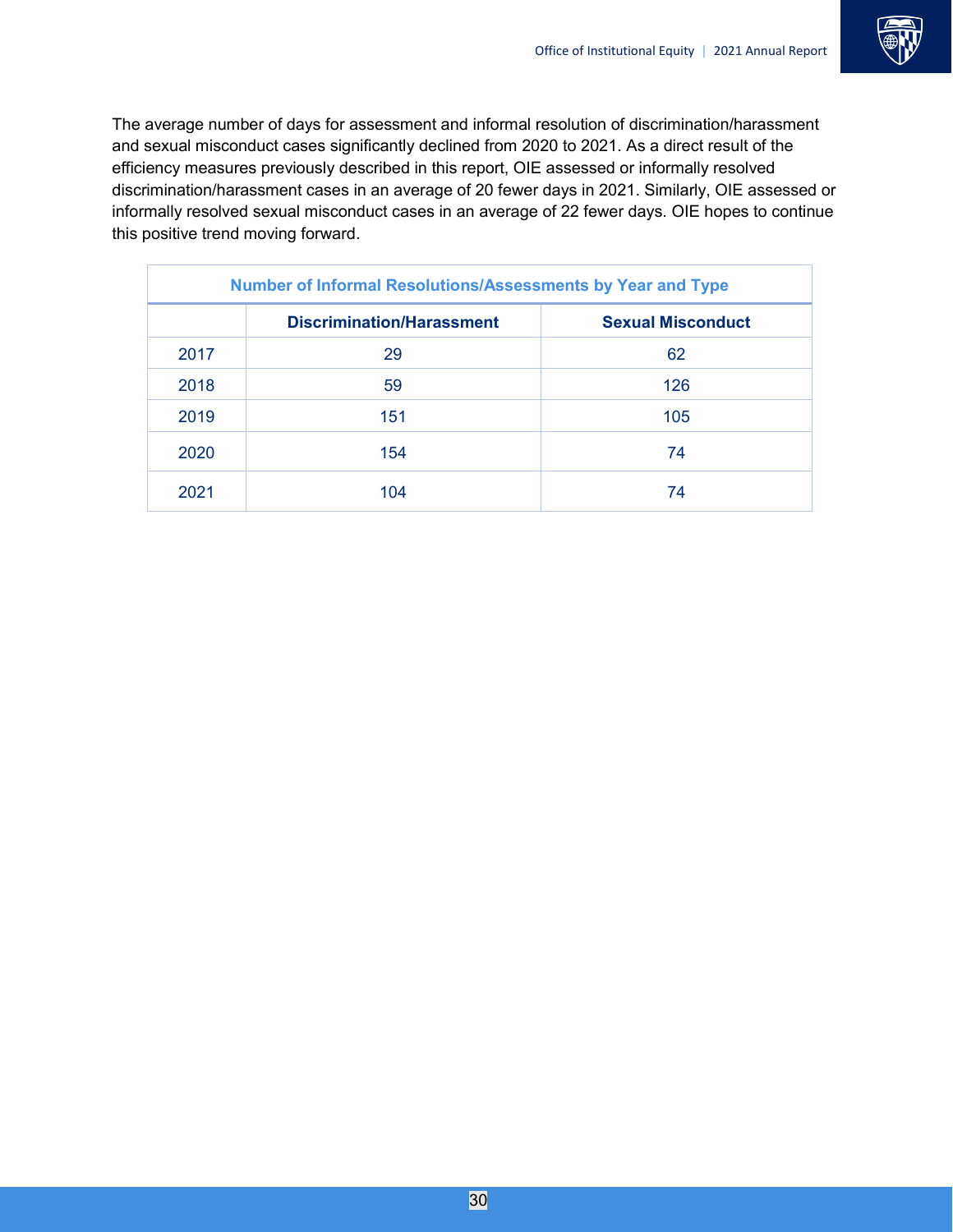

### **Appendix G**

#### Student-Focused Data

#### <span id="page-30-1"></span><span id="page-30-0"></span>*Student Complainant Reports Received in 2021*

Of the 697 total reports that OIE received in 2021, 358 (51%) involved student complainants. As shown in the chart below, most of the reports involved allegations of sexual misconduct.



Of these 358 reports involving student complainants, 59% (212) were closed at initial review and did not become OIE cases. The table below shows the reasons these reports were closed.

| OIE did not have enough information to move forward | 77  | 36%  |
|-----------------------------------------------------|-----|------|
| OIE referred the matter to another department       | 72  | 34%  |
| Complainant did not want to move forward            | 34  | 16%  |
| JHU had no authority over the respondent            | 19  | 9%   |
| No protected class                                  | 5   | 2%   |
| <b>Other</b>                                        | 4   | 2%   |
| Complainant did not engage                          | 1   | 0%   |
| <b>Total</b>                                        | 212 | 100% |

#### **Student Reports Received in 2021 That Did Not Become Cases**

The remaining 146 reports (41%) became OIE cases. Compared to the breakdown of reports, the allegations raised in the cases were more evenly split between sexual misconduct (54%, 79 cases) and protected class discrimination/harassment (46%, 67 cases). The chart below shows how OIE resolved these cases.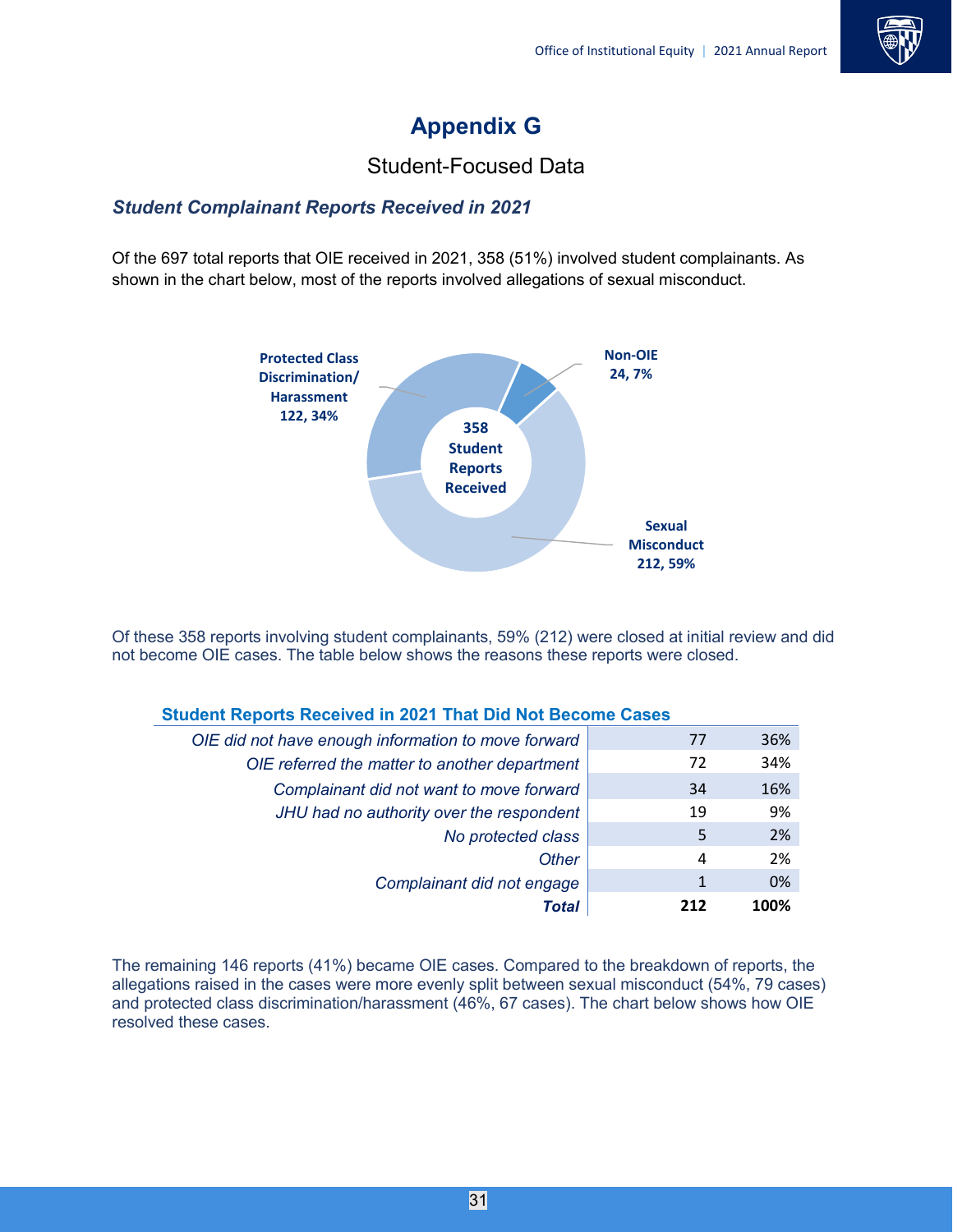



#### *Student Complainant Cases Closed in 2021*

During 2021, OIE closed 128 cases involving student complainants. Of these 128 cases, 59 (46%) included allegations of sexual misconduct and 69 (54%) alleged only protected-class discrimination/ harassment. Sexual misconduct cases included the following types of allegations, with many cases involving more than one type of allegation.

| <b>Types of Sexual Misconduct Allegations in Student Cases Closed in 2021</b> |    |  |  |  |
|-------------------------------------------------------------------------------|----|--|--|--|
| <b>Sexual Harassment</b>                                                      | 26 |  |  |  |
| Sex/gender-based Harassment                                                   | 19 |  |  |  |
| <b>Sexual Assault</b>                                                         | 11 |  |  |  |
| <b>Stalking</b>                                                               | 8  |  |  |  |
| <b>Interpersonal Violence</b>                                                 | 3  |  |  |  |
| Retaliation                                                                   |    |  |  |  |

The protected class discrimination/harassment cases involved the following types of allegations, again with many cases involving more than one type of allegation.

#### **Types of Protected Class Discrimination/Harassment Allegations in Student Cases Closed in 2021**

| Race                            | 24             |
|---------------------------------|----------------|
| <b>Disability</b>               | 19             |
| <b>National Origin</b>          | 15             |
| Sex/gender-based discrimination | 10             |
| Religion                        | 8              |
| Color                           | 3              |
| Retaliation                     | $\overline{2}$ |
| Age                             | 2              |
| <b>Immigration Status</b>       |                |